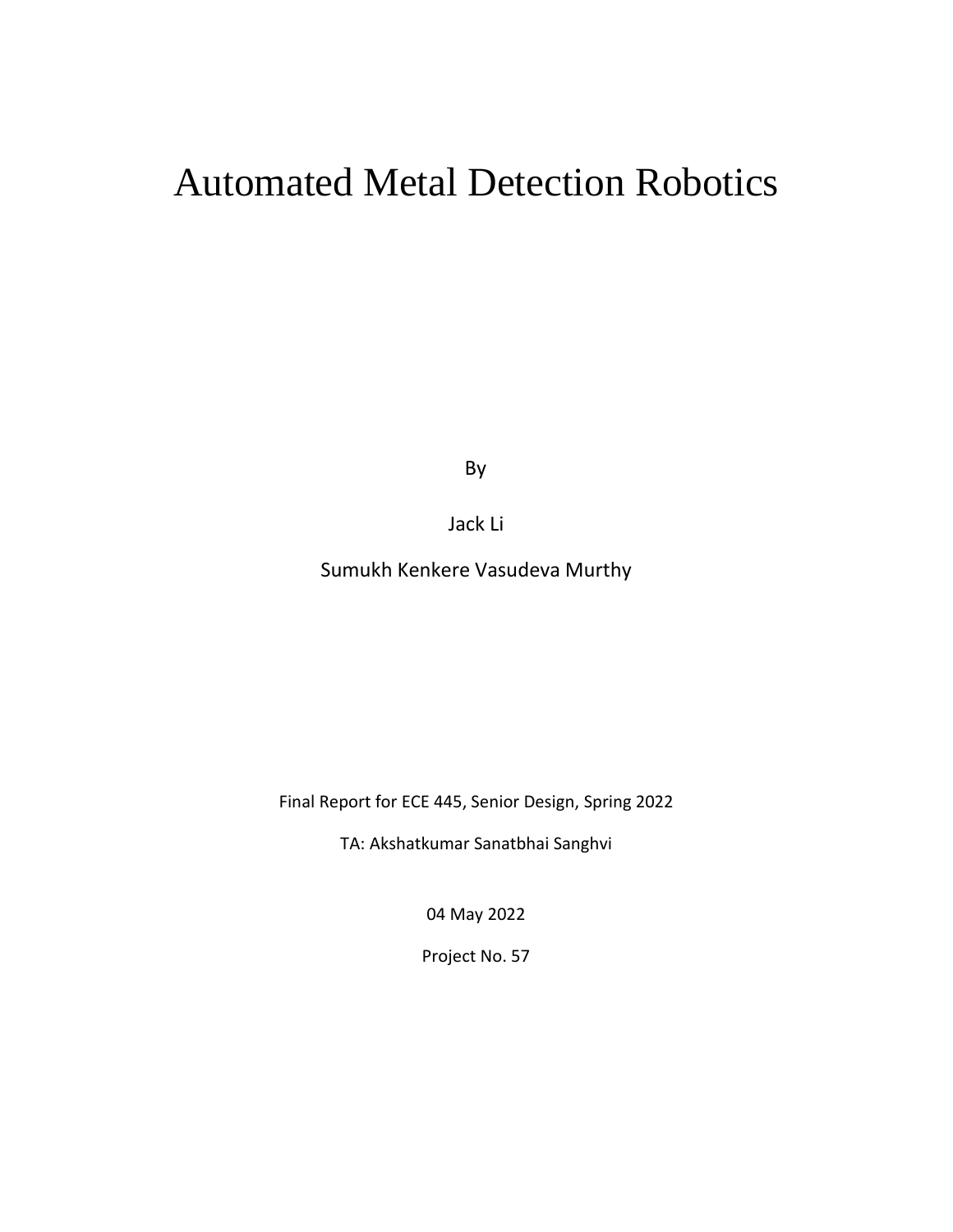# **Abstract**

Detecting specific metallic objects is a division of automation that has been seldomly explored. In order to create such automation to benefit individual customers for efficiency and industries for safety purposes, we have built a robot using a combination of a metal detector, a microcontroller, ultrasonic sensors, a raspberry pi and a camera which provides a low-cost solution to aid metallic object detection and identification. Such robot could ideally navigate a given room in a short span of time with the help of the pre-programmed microcontroller while simultaneously detecting metallic objects with the sound sensor and identifying them using the camera. Our results show a promising application that be exploited in the future to further automate robotics for metal detection purposes and potentially collaborate with other robotics design for developing multi-functional robotics.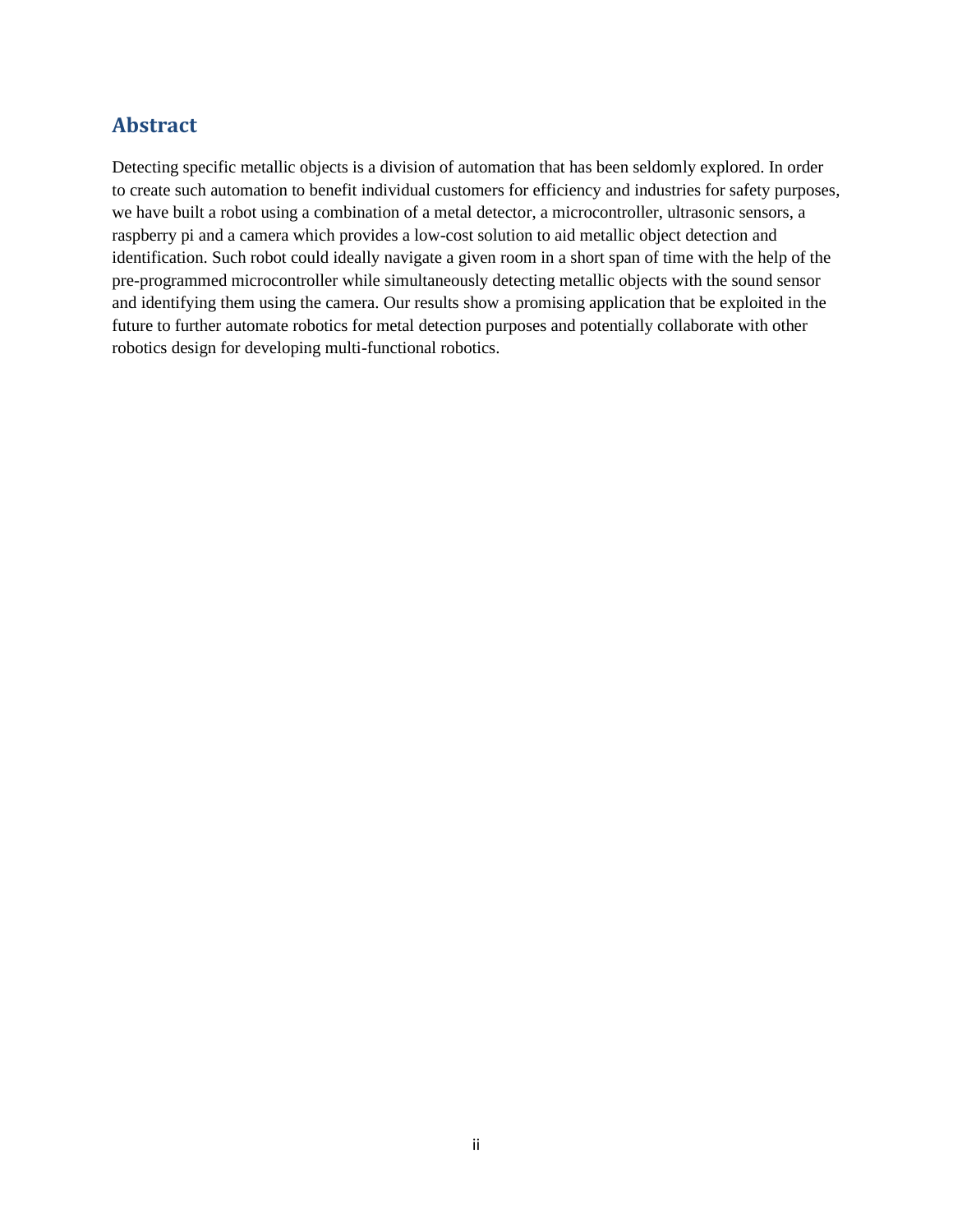# **Contents**

| Appendix A |
|------------|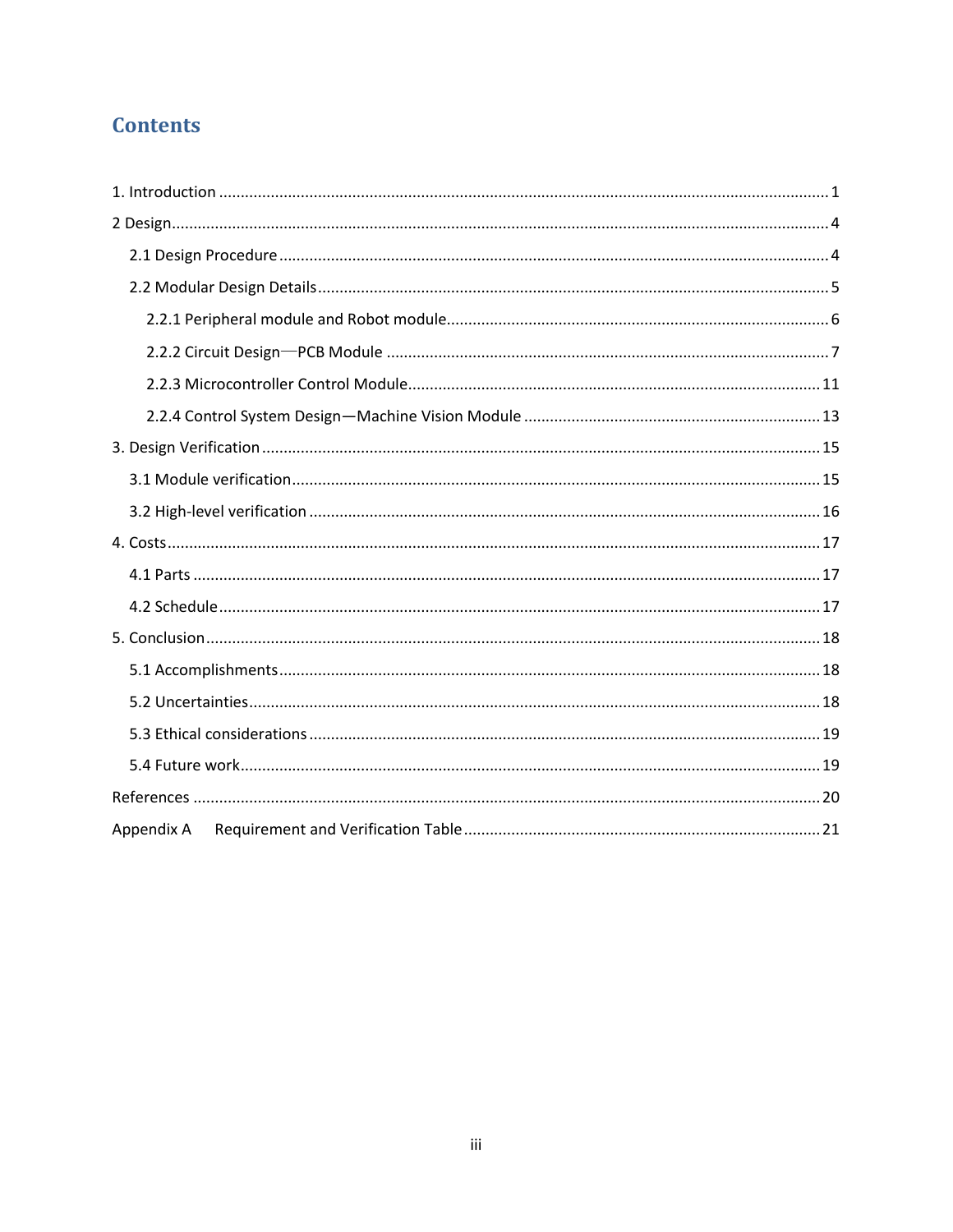# <span id="page-3-0"></span>**1. Introduction**

Metal detection has been a prevalent technique that is useful in various areas of application: individual personnel use this technique to search for lost items like keys; industries can thus probe important engineering components; there is also on-going attempt to develop metal detection's application for spacecrafts and sample cultivation<sup>1</sup>. But various issues, which may be small or significant, are associated with each of these applications. For individual use, time consumption is worried by many potential customers and a more convenient way of searching for lost items may be inquired; for industrial purposes, safety is a significant concern, and people cannot always enter construction sites themselves to search for those components as accident happens more frequently on the site; for other space exploration purposes, how precise the signals can be sent back to Earth, and how would astronauts manipulate these devices safely should also be considered as the space environment is entirely different.

Therefore, to develop a general-purpose solution to these problems, an automated metal detection robot is needed for several reasons: firstly, it can search for targets and avoid obstacles automatically, which minimizes human forces involved, decreasing the amount of time spent on controlling the device; secondly, as human forces now remain out of sites, safety is enhanced, and people now only need to focus on analyzing the data once the robot has finished probing procedures; thirdly, it has the potential to be extended to other robotics, for example, combing several functions of metal detection, radioactive rays receival and transmission together, which could be very helpful in various research, particularly in space exploration. Current study has focused on expanding metal detector robotics' abilities to send data back to human while controlling the device manually<sup>1,2</sup>; some other developments include precise control of the metal detector coil for better detection flexibility in various environments<sup>3</sup>. However, as automation has not been developed thoroughly in previous research, we, thus in this report, focus on our work in the effort to create an automated metal detection robot prototype, which can detect small metal objects with the ability to avoid obstacles and verify the detected object using pattern recognition. Such project, thus, needs to have several high-level functionalities to get the above job done.

1. High efficiency. This is a functionality trait very important to customers individually. A higher efficiency device can reduce the time spent on a particular scheduled task.

2. Safety insurance. This is another high-level functionality that is both crucial to individuals and industries purposes. We want to make sure that the device does not increase more unnecessary dangers to users and their surroundings. Therefore, the device needs to avoid obstacles and stop if any measure taken afterwards would crash itself automatically. Electricity, mechanical parts should be within safety minimum safety limits (for example, the highest operation voltage should be below at most 30 volts).

3. High precision/accuracy. This functionality features another aspect of automation. Previous research focuses on data transmission back to human receivers for data verification. To greatly utilize the full functionality of the device, we expect a model which can do the initial verification step for humans before they need to engage in again (for our particular metal detection purpose, this would mean that it can identify the detected object to either be our target object or not with enough accuracy).

Thus, given these 3 high level functionalities, we have the following general structured design (figure 1), or top-level diagram for the robotics system as our prototype: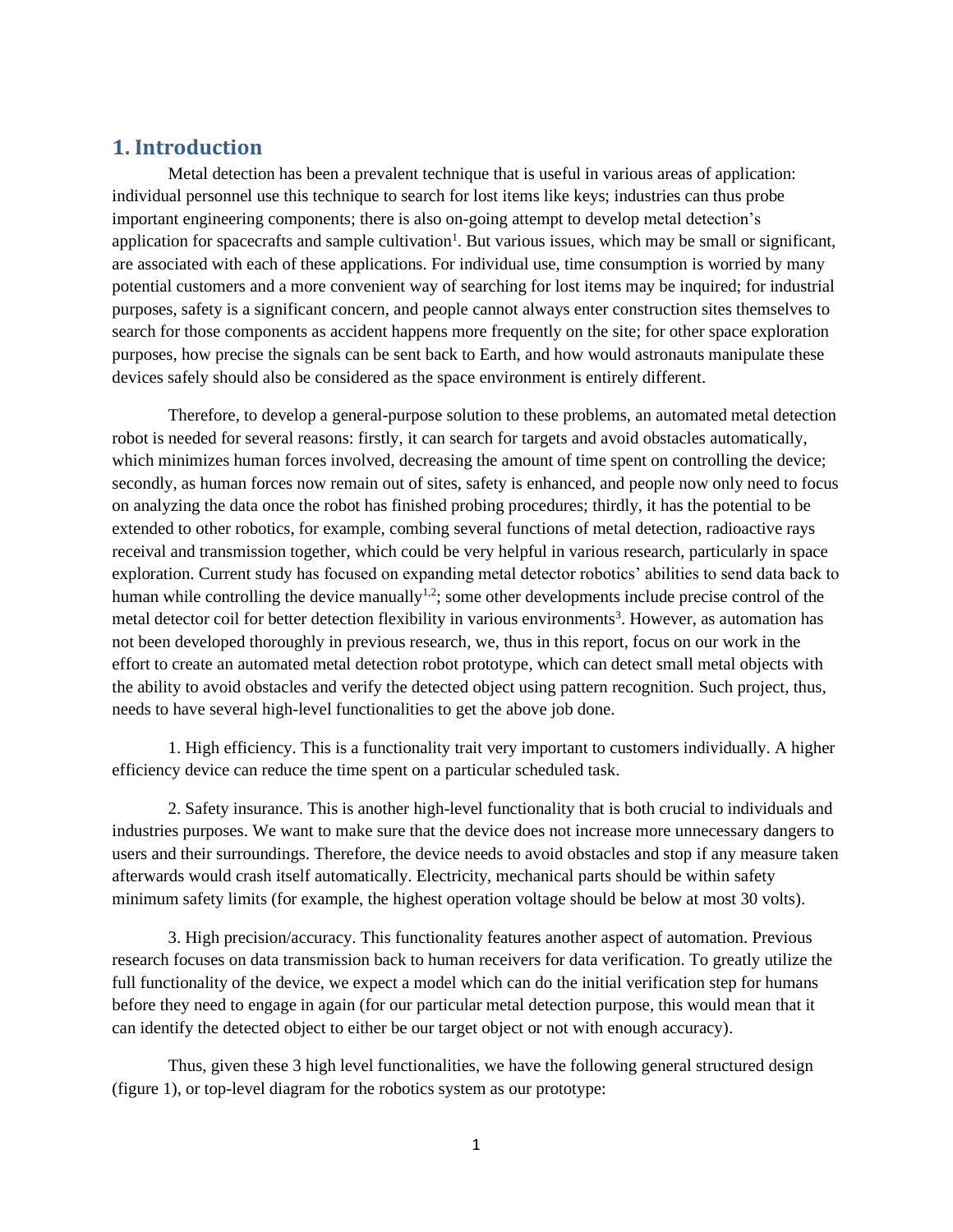

**Figure 1: Block diagram of the overall design. The mechanical system consists of power subsystem and robot car subsystem and is responsible for the physical movement of the robot. Control system is centered around Microcontroller where it processes all the sensor signals and generate control signal. Finally, the sensor system consists of distance sensors, sound sensor coupled with metal detector, and camera, which generate input signals to microcontroller.**

This prototype can be summarized into 3 systems, each individually is responsible for concentrated tasks: mechanical system, control system, and sensor system. The mechanical system delivers power to the whole robot, including Printed Circuit Board (PCB), Raspberry pi (RP), sensors, and the motors. It also includes a robot car subsystem, which is the entity (or "body") of the robot. We use a simple design for the prototype such that two motors with respectively connected wheels can perform all the motions necessary for the robot to move, turn around, and avoid the obstacles. The control system is the "brain" of the robot and is also the interconnection across the whole robot system web. It receives signals from sensor system, generate control signals, and deliver them to the mechanical system to drive the car in specific operations. Lastly, we have the sensor system—the "eye" of the robot. We use distance sensors to detect any potential obstacles, sound sensor coupled with metal detector to detect presence of metals, and camera for general purpose detection. Initially, we would like to use camera as an extra "vision" subsystem to tell the robot some specific operations, for example, whether the obstacle ahead should be avoided or searched (as some obstacles are soft and are actually where most hidden metal items may reside, we need to go "into" them to do a thorough search instead of avoiding it). But as our project progresses with unexpected events happened, we have to simplify the function camera can perform to finish prototyping the project. It ends up functioning as the eye to pattern recognizer, which tells the system whether the objects detected as metals, are the targets. Therefore, we can see how these systems are connected: "eye" tells the "brain" the information around, "brain" synthesizes the information and control the "body" to move.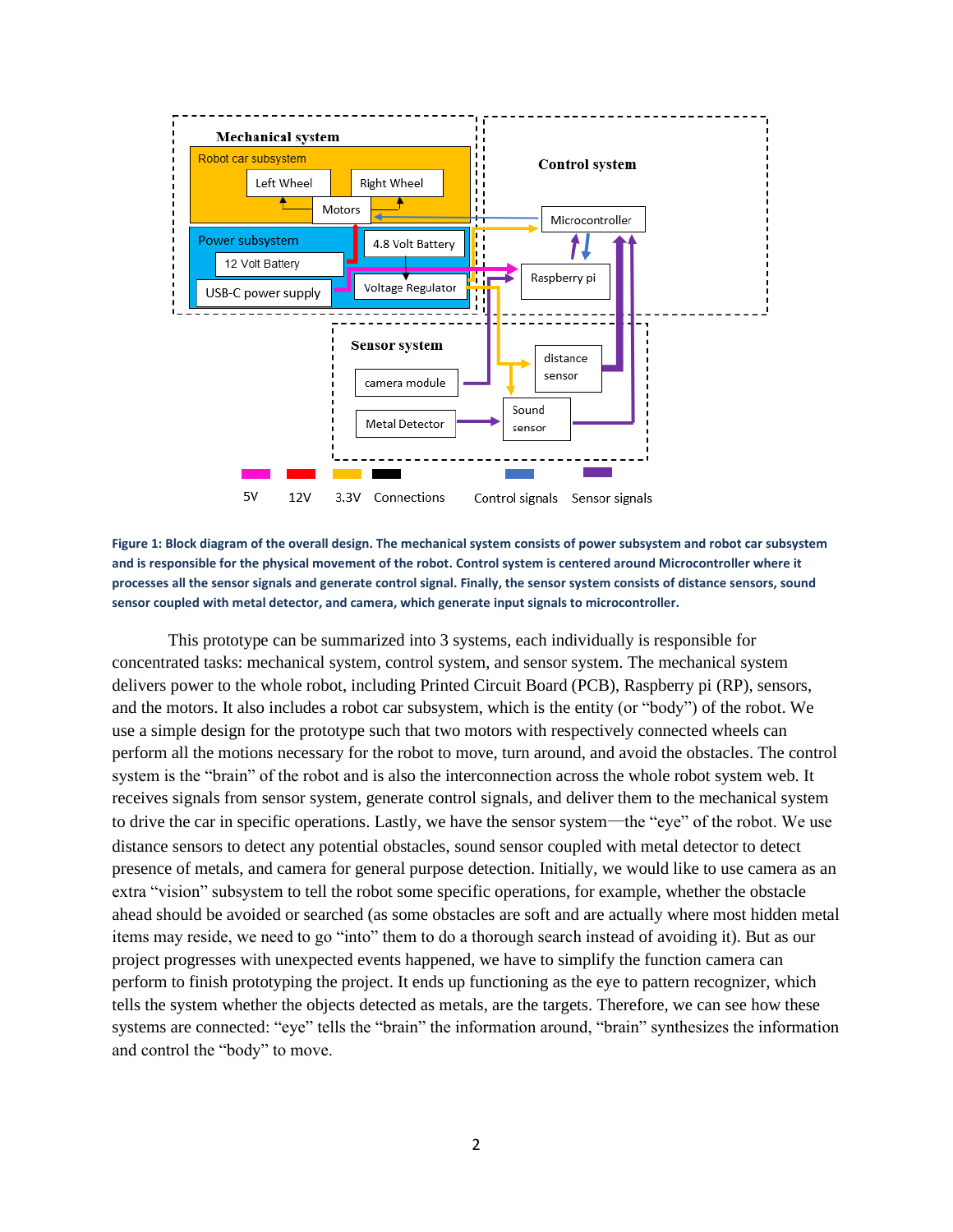This is a straightforward and simple description of the whole robot's top-level design and its systems. In the following report, we will go into depth about our design in chapter 2 and verify them in chapter 3. Costs are described in chapter 4, with chapter 5 summarizing our whole project. Overall, we reached a state where nearly all the systems designed work well individually. However, due to time constraints, we have shortage of parts and lack of parameters modifications to optimize the performance of this prototype metal detection robot. We will summarize them and list potential improvements to conclude this project in the end.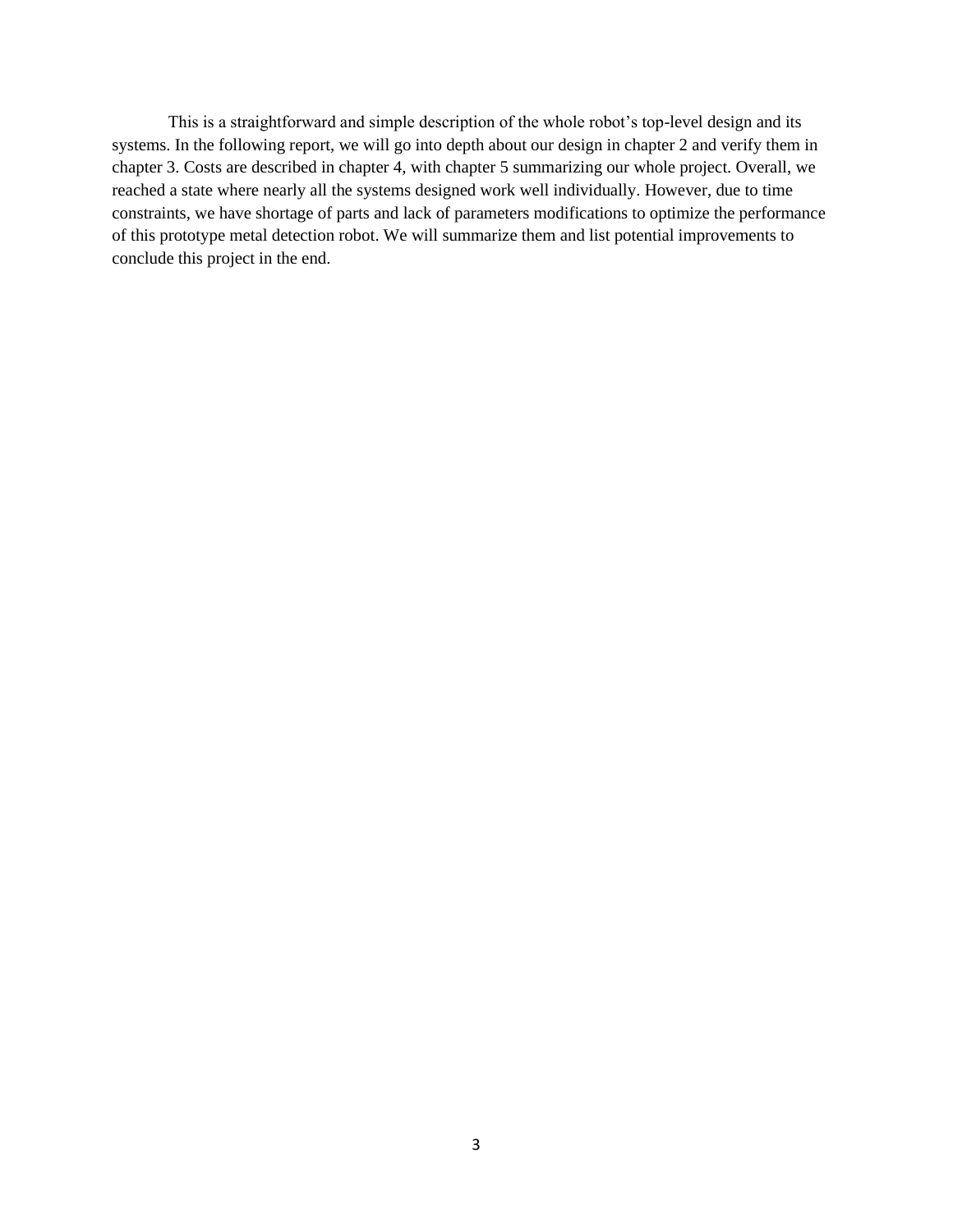### <span id="page-6-0"></span>**2 Design**

#### <span id="page-6-1"></span>**2.1 Design Procedure**

The design procedure can be divided into 2 big components:

1. Subsystem technical design and 2. Selecting parts.

Procedure 1 offers the minimum requirements and variables that can be changed for each subsystem, while procedure 2 provides options and alternatives that satisfy the same requirements obtained from procedure 1. In this section (2.1), we will introduce the most general and basic design choices made during the whole design process. For more detailed descriptions, we have broken up all the subsystems into individual modules and will depict them along with "specific" design alternatives in section 2.2.

The three systems in our design each has minimum requirements. For mechanical system, with our two-driving-wheel design, the motors we choose will need to overcome a torque that is set by the total weight of the system and frictional forces between motors, which is given by:

#### $\tau > k_{\rm s} m g r$

Where  $\tau$  is the maximum torque that can be provided from the motor,  $m$  is the total mass of the robot car, g is Earth's gravitational acceleration constant, r is the radius of the driving wheel, and  $k_s$  is some unknown coefficient of friction existed within the motor-wheel system, for example, non-ideal frontal wheel inner contact that stops every car's motion when driving wheel no longer provides power. This model provides an estimation for the motor torque we need to choose. For mass 5 kg, driving wheel radius 7 cm, and coefficient of friction between wheel's contact with the central axis 0.1 (common for steel-to-steel contact<sup>4</sup> with oils, static coefficient of friction), we have the torque minimum value to be about 3.5 kg∙cm. Another factor which is also essential to mechanical system design is the motion speed, which is provided by the motor's Rotations Per Minute (RPM). To achieve a reasonable motion speed, we expect about 0.5 m/s, which corresponds to

$$
RPM = \frac{v}{2\pi r} \cong 70
$$

To summarize these design considerations for procedure 1 for mechanical system, we need motor torque at least 3.5 kg∙cm and RPM about 70. Then upon entering procedure 2, we quickly find a motor with rated torque 4.5 kg∙cm and RPM 100 which satisfies this minimum requirement well. There is actually an alternative design for the mechanical system, which is using 2-connected wheels system to drive the robot (like a tank). But this design needs a stronger motor, which in the end will affect RPM (with the same power, a higher torque requirement results in a lower RPM), therefore, we choose this design in the end.

Now for the control system, the baseline design is that it needs to have enough input/output ports (GPIO) to receive all the signals from the sensor system and deliver control signals. To figure out this baseline, as control system and sensor system are connected closely together, we will describe the minimum requirements here collectively. For sensor system, we need at least 3 distance sensors (with each one covering front, left, and right side respectively), and one sound sensor to be bonded to metal detector for synchronous operation. As most sensors have 4-pin connections with 2 pins delivering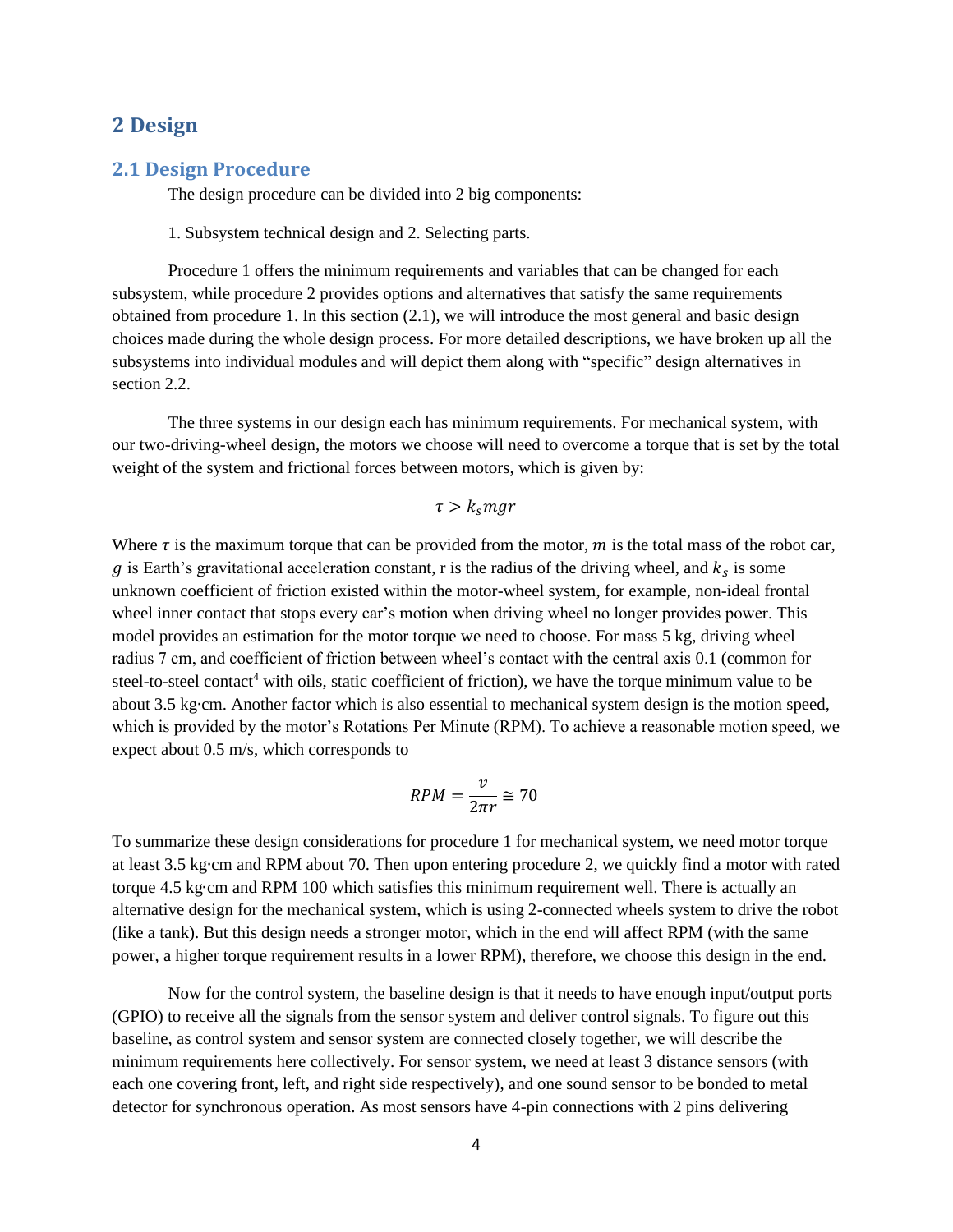interactive signals, plus at least 2 control signals required for the two motors, we need a minimum of 10 GPIO ports for the microcontroller. Considering this minimum requirement with procedure 2, several options become available immediately: ATmega328 has 23 GPIO ports and is compatible with Arduino programming interface; STM32F103C8T6 microcontroller has flexible GPIO ports up to 80, and it has various data input/output types supported. But in the end, we chose RP2040 which is a microcontroller newly manufactured from Raspberry Pi. The 25 GPIO pins satisfies our minimum requirements, and it has python compatible Interactive Development Environment (IDE) which is slightly easier than the two alternatives to program.

Consequently, with RP2040 GPIO voltage range limited to 0-3.3 volts, turning back to sensor system, we have 2 options for the overall design. Firstly, we can use 5-volt sensors and use multiple voltage regulators to convert to 3.3 volt; alternatively, we can use 3.3-volt sensors throughout the system but use a single voltage regulator in the power subsystem. The advantage for the second option is obvious: it has less components required and is cleaner to be implemented. Although the microcontroller will have lower efficiency considering that it has maximum performance at 5 volts, we can always separate the power lines and therefore maintain a good performance.

We, thus, have summarized the design procedures and our most general considerations when designing the subsystems. In the following section, the subsystems are compacted into modules, and we will focus on the design details for each module.

# <span id="page-7-0"></span>**2.2 Modular Design Details**

Considering the 3 systems we have and their interconnections, we can break the whole project into 5 modules with 3 hardware modules and 2 software modules:

| Hardware modules                           | Software modules                           |
|--------------------------------------------|--------------------------------------------|
| <b>Peripheral module:</b> includes all the | <b>Microcontroller control module:</b>     |
| components attached to PCB module          | software program used to control all the   |
| (power sources, sensors, Raspberry         | signals in the system (manipulate input,   |
| Pi)                                        | generate output)                           |
| <b>Robot module:</b> the robot car entity  | <b>Raspberry Pi machine vision module:</b> |
| with wheels and motors, which is the       | software program used to pattern           |
| end output module                          | recognize detected object                  |
| <b>PCB</b> module: provide circuit that    |                                            |
| connects the other two modules             |                                            |

**Table 1: a summary of all the modules that construct the 3 systems in the project. Hardware modules are the main electronics and mechanics design components while software modules add automation into the electronics.**

Doing this can simplify the whole project's design and we can individually implement and test each module (although some modules require the cooperation of other modules to test, including microcontroller control module and Robot module). In the following, we will give detailed descriptions for each of these 5 modules, with an emphasis on PCB, microcontroller control, and machine vision module.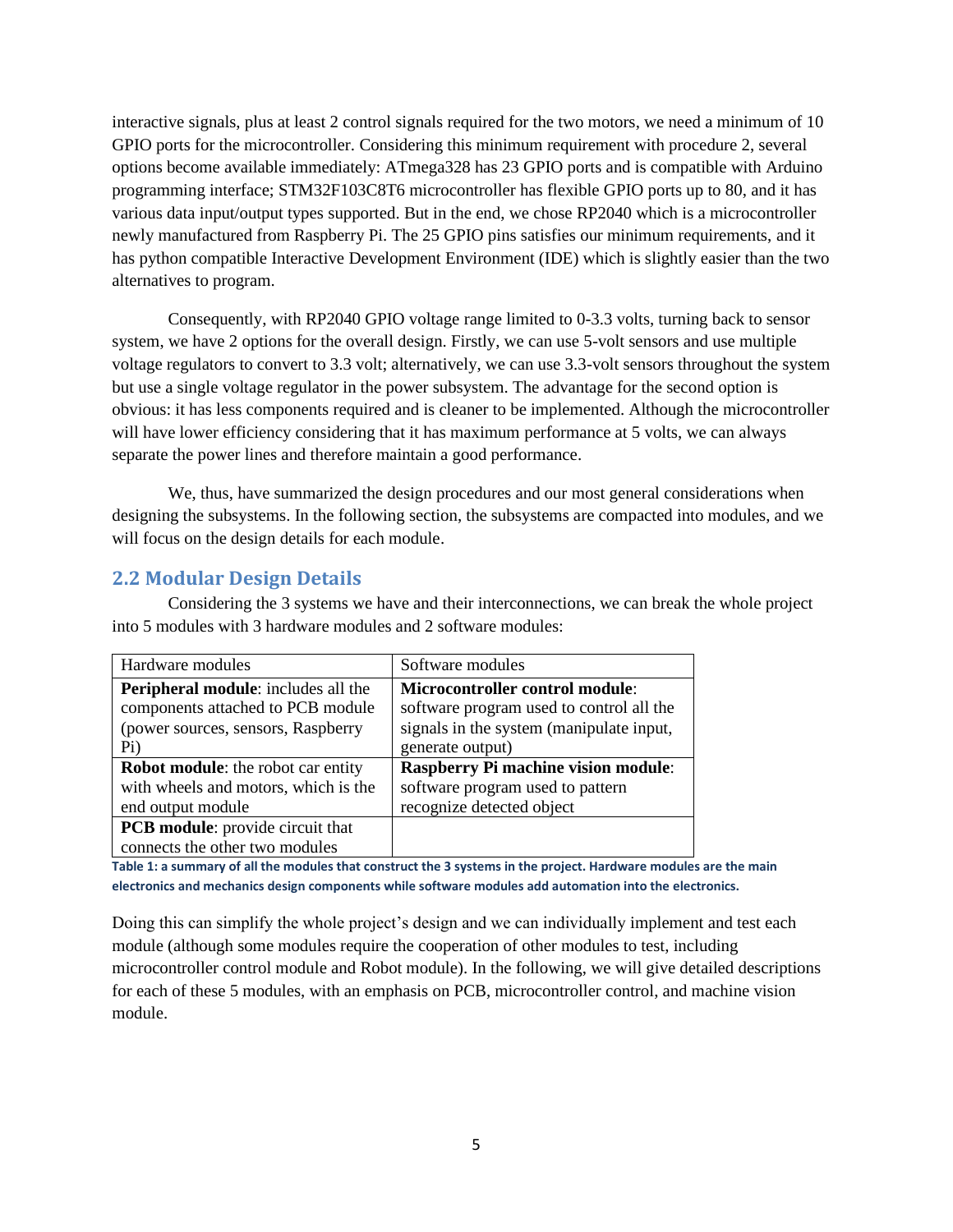#### <span id="page-8-0"></span>**2.2.1 Peripheral module and Robot module**

The peripheral module and robot module are all external modules which attach to PCB module. Robot module overall is designed by us with the help of the machine shop and can be illustrated in figure 2.



**Figure 2: Physical diagram illustrating the robot module. In this figure, PCB module and part of Peripheral module (sound sensor, distance sensor, and Raspberry Pi) are also shown to be interconnected with robot module, thus, demonstrating how this project's final placements for all the components are.** 

Dimensions are not drawn to scale. The design features a fixed metal detector stretching out from the robot car's main body forward close to ground for detection purposes. Sound sensor is placed near the metal detector such that it will not trigger metal detector's detection (as sound sensor is also metal) while keeping a reasonable distance to be sensitive enough to collect sound from metal detector. Distance sensors, depending on the design purposes, are mostly placed in the front, left, and right side of the robot to gain a thorough vision of its surroundings. If the robot can move backwards, then an extra one can be placed at the back side, but in our design, we recoil from such placements which will be discussed in more detail for the reason in section 2.2.2. PCB module is placed around the center for easy connections through wires to the other modules. Lastly, although not shown directly, motors are fixed with the wheels at the backside of the car to drive the car's motion. As discussed in section 2.1, we chose 2-wheel driving design because it can accomplish the desired motion operations while reducing power required. More details about the car's operations will be discussed in section 2.2.2 and 2.2.3.

Peripheral module is relatively more straightforward. These are the components directly associated with PCB and can be summarized in the following table.

| Components   | function and parameters                                                       |
|--------------|-------------------------------------------------------------------------------|
| $12$ -volt   | provide power to PCB to drive motors                                          |
| battery      |                                                                               |
| $4.8$ -volt  | provide power to PCB to drive microcontroller and sensors. In the PCB module, |
| battery      | we will see an extra voltage regulator used to convert it to 3.3-volt source. |
| ultrasonic   | Part number US-100, working voltage range from 2.4 volt to 5.5 volt           |
| sensor       |                                                                               |
| sound sensor | KY-037 sound sensor, working voltage range 3.3 to 5 volt                      |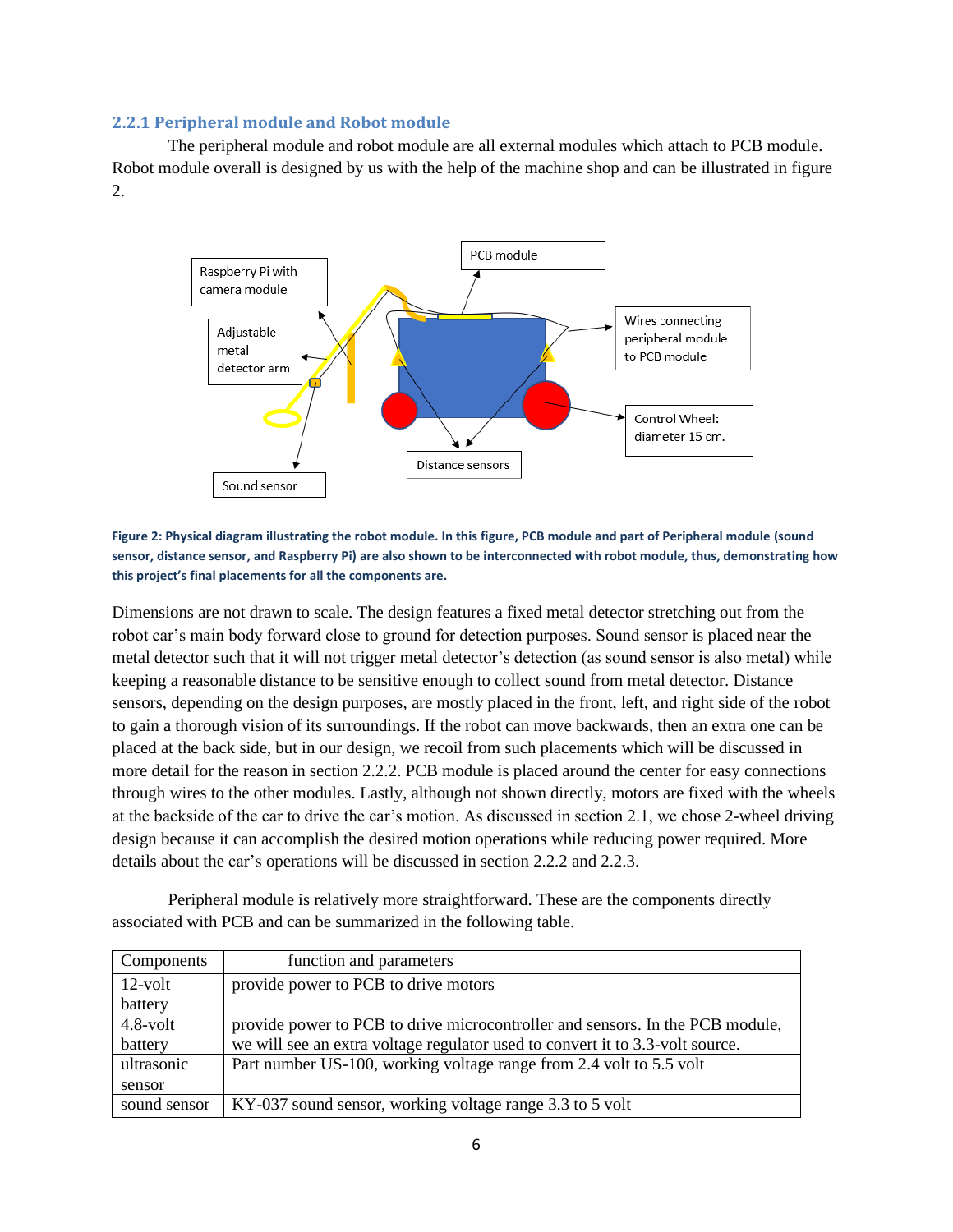#### **Table 2: a summary of the most essential components with their values and functions for Peripheral module.**

As we in the end adapt to 3.3-volt power system for all the electronics (section 2.1), we choose sensors such that they can comfortably work at 3.3 volt without affecting the performance, and thus, US-100 and KY-037 sensors are perfect to be implemented. Working distance range is also an important parameter when designing this module. We need to ensure that distance sensor can have sensitivity at least around 10-20 cm where robot car needs to respond and stop. But this design decision is actually a parameter that hasn't been optimized throughout the project, and therefore is pending to change. With a fully working model, combined with distance sensors, several trials of testing need to be done to ensure that the braking distance is long enough, and unfortunately, we in the end of the project does not have enough time to optimize this parameter. We will discuss more in Chapter 5 conclusions.

#### <span id="page-9-0"></span>**2.2.2 Circuit Design**—**PCB Module**

PCB module consists of the PCB only, which is the central circuit we have to connect everything. It essentially has functions related to all 3 systems, including providing power (mechanical system), receiving and interpreting signals (sensor system), and generating control signals for various operations (control system). Figure 3 shows the comprehensive design details of the circuit schematic.



**Figure 3: Circuit schematic of the whole PCB module. It has been divided into 4 submodules: power, which connects to the power supplies in Peripheral module; microcontroller, which connects to sensors in Peripheral module, programed by microcontroller control module, and deliver 2 control signals to the next submodule; motor control line, which is a submodule centralized around 2 power switches to convert control signals to real, physical power provided to motors; button, which consists of control signals used to interrupt/initiate/start the whole PCB module.**

Power submodule typically uses a simple 2-pin connector to connect external 12-volt power source to the system which is used to drive motors. Another 2-pin connector is coupled with 3.3-volt voltage regulator to provide power to sensors and microcontroller. There are not many design alternatives for this submodule, as in the end, only AMS1117-3.3 voltage regulator is available online and can be ordered. But since it delivers current between  $0$  and  $1$  ampere<sup>5</sup> and maximum current capacity (1A) is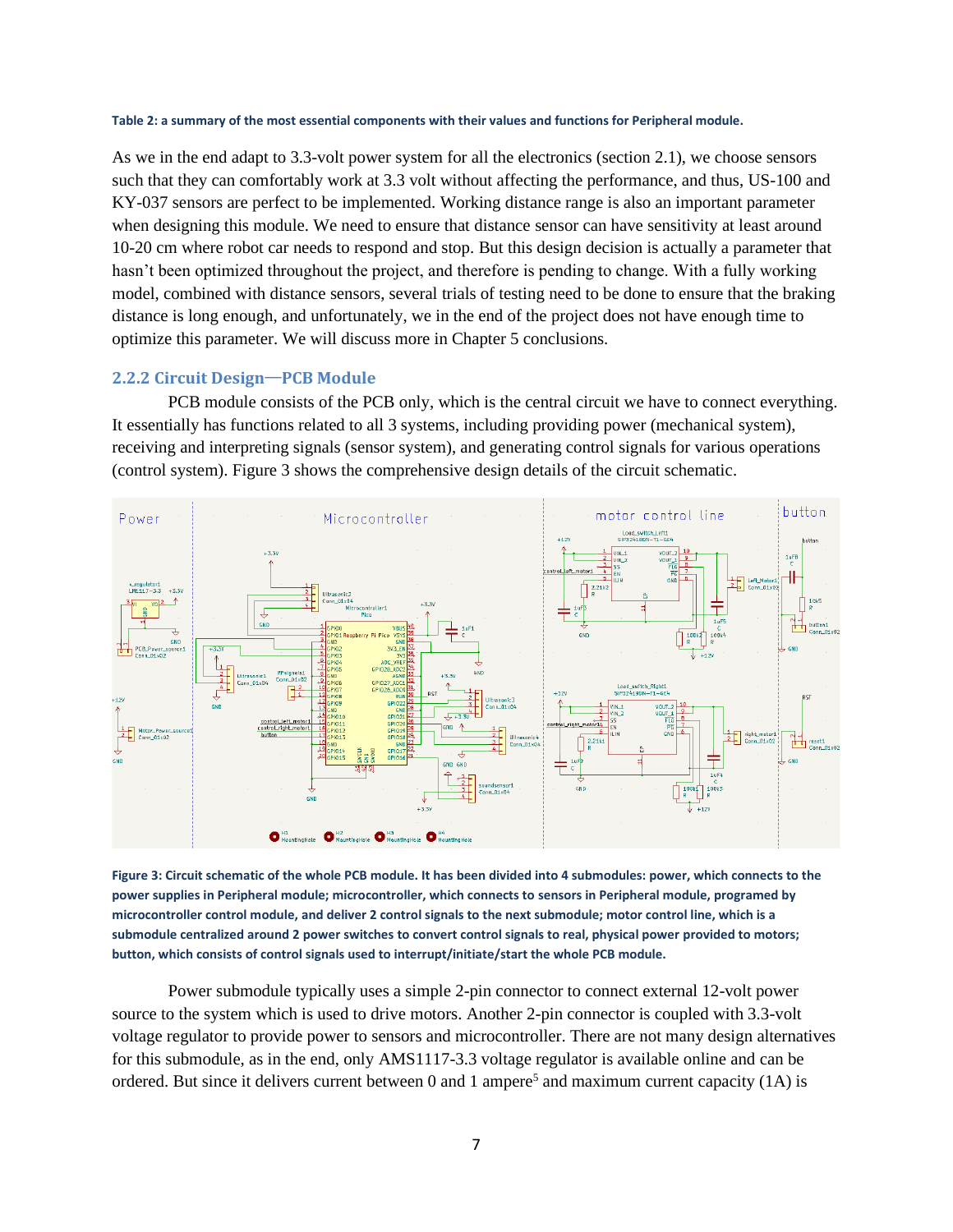much larger than the working current of the microcontroller (about 90 mA $<sup>6</sup>$  in working mode), the</sup> regulator would work well with our system theoretically.

Button submodule is the only human force needed for this robot to move. As we have mentioned in the introduction chapter, our goal is to "automate" the metal detection robot. The only button is used to start/stop the car along with an optional reset button to re-initiate the system in case the microcontroller is stuck in an infinite loop. All other operations are performed automatically with the use of the following submodules.

Microcontroller submodule is built to connect all components in Sensor system and Mechanical system (or in terms of modules, the Peripheral module and Robot module). To summarize this submodule, it is easier to show all its pin connections in the following table:

|        | Pin             | function and parameters                                             |  |
|--------|-----------------|---------------------------------------------------------------------|--|
| Input  | <b>GPIO 0-1</b> | Send trigger and receive echo signals from ultrasonic sensor 2      |  |
|        | <b>GPIO 2-3</b> | Send trigger and receive echo signals from ultrasonic sensor 1      |  |
|        | <b>GPIO 7-8</b> | Send trigger signal to Raspberry Pi by setting it high and receive  |  |
|        |                 | Raspberry Pi return signal (high/low)                               |  |
|        | GPIO 16         | Receive digital output signal from sound sensor                     |  |
|        | GPIO 19-20      | Send trigger and receive echo signals from ultrasonic sensor 3      |  |
|        | GPIO 21-22      | Back up port for the fourth ultrasonic sensor                       |  |
|        | GPIO 13         | Receive signal from button. When low, initiating the system         |  |
| output | GPIO 11-12      | Send two control signals to motor control line submodule to control |  |
|        |                 | the motion of the robot car                                         |  |
|        | <b>Vsys</b>     | 1.8~5.5 volt. In our setup, we use 3.3 volt generally for           |  |
|        |                 | microcontroller power.                                              |  |
|        | <b>GND</b>      | All ground pins should be grounded for proper operation.            |  |

**Table 3: a summary of the microcontroller submodule with pin assignment.**

For this hardware configuration, we only list the main connections, parameters, and basic operations. Detailed operations the microcontroller can perform is introduced in section 2.2.3 for software side's descriptions. Typically, this is the minimum design choices we made: monitor at least 3 distance sensors for forward, lefthand, righthand direction information; monitor one sound sensor's digital output value for metal detection purposes; send 2 control signals with each responsible for one side of the motors. Overall, the heart of the design is to figure out how those 2 control signals can be interpreted by the PCB and generate physical power for the motors, and this is how our next submodule—motor control line—works.

Motor control line submodule relies on the design of power switch and is the heart of our PCB module design. In the simplest description, it contains a power input pin, an output pin, and an enable pin to control the power flow from input to output. Minimum requirements we need to consider is working voltage (with our 12-volt motor, at least 12 volts should be allowed) and maximum allowed current (our motor works at 1 ampere rated current, therefore at least 1 ampere for  $I_{max}$ ). Under this condition, a lot of power switches are satisfactory: TPS22810 manufactured by Texas Instrument, STELPD01 manufactured by STMicroelectronics, and the one we use in our final setup SiP32419 which has wide range of working voltage from 0 to 28 volt and controlled maximum current by using a resistor. Although in our final setup, two power switches are used individually to control each motor, there are actually several design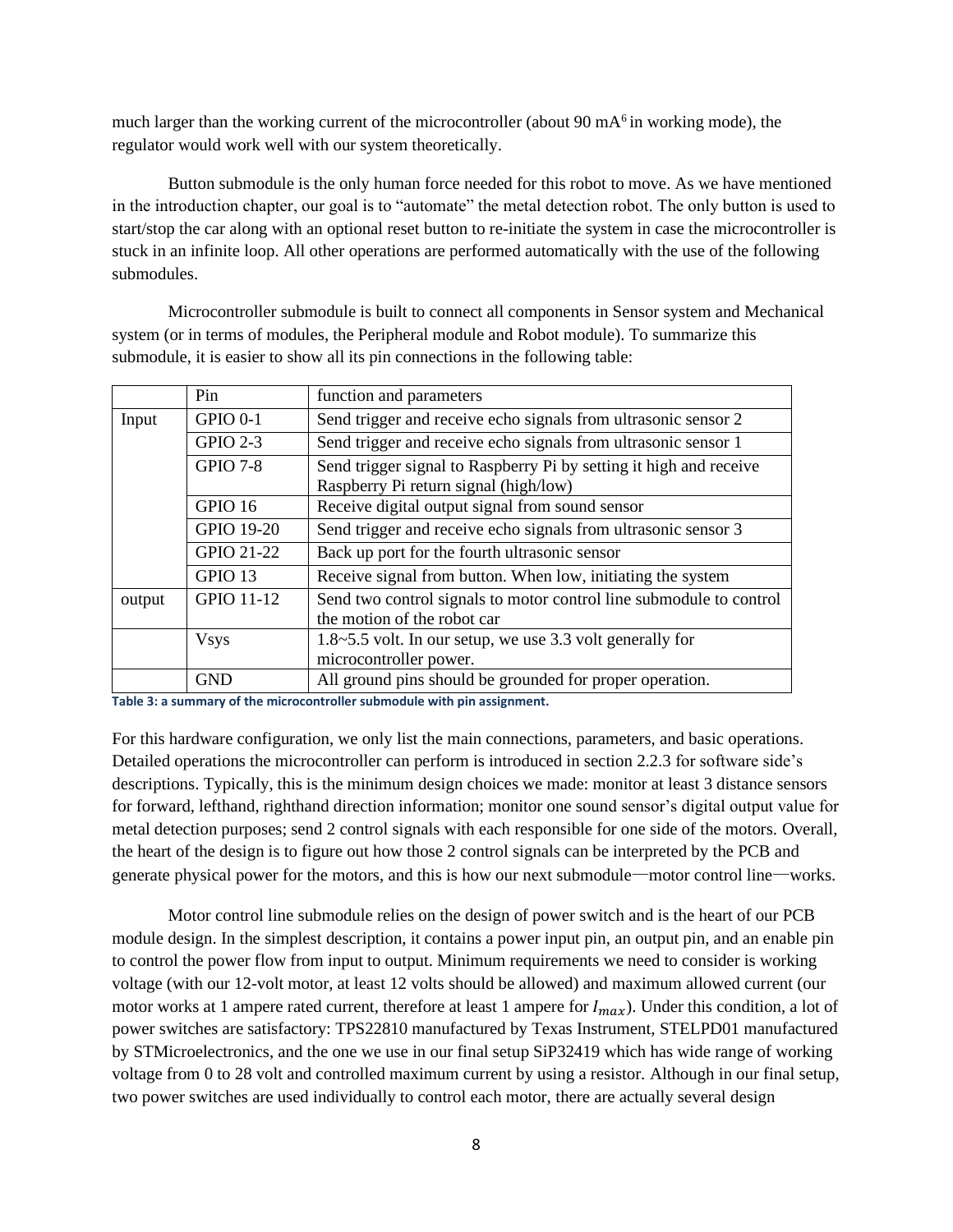alternatives we had for this submodule. Initially, we wanted to achieve a maximum number of operations the robot car can perform, and we had 4 control signals (2 for each motor), as can be shown in figure 4 along with the table for operation summary.



**Figure 4: Original design of Power control line submodule. Each motor is controlled by 2 signals instead of 1 which we used later.**

| operation    | motor control | motor control left 2 | motor control right 1 | motor control right |
|--------------|---------------|----------------------|-----------------------|---------------------|
|              | left 1        |                      |                       |                     |
| Forward      |               |                      |                       |                     |
| Backward     |               |                      |                       |                     |
| Turn left    |               |                      |                       |                     |
| Turn right   |               |                      |                       |                     |
| rotate left  |               |                      |                       |                     |
| rotate right |               |                      |                       |                     |
| stop         |               |                      |                       |                     |

**Table 4: Operations the robot car can perform ideally with the original design. By changing the various control signals to be high or low, we can perform a total of 7 operations which are ideal to control our robot to move in various ways under different environmental conditions.**

But there is a severe issue with this design which we figured out later. Although initially we wanted to control the polarity of the motor (run in forward/backward direction) by using control signals such that when one terminal of the connector is connected to power (power switch on) while the other terminal is connected to ground via "a resistor" (power switch close), it turns out that this is equivalent to a voltage divider circuit with the "motor". Doing this will result in a large amount of power loss if using a small resistor (typically should only be about a few ohms), or it will stop the motion at all because the voltage is divided to be only a few decimals of volts to motor.

Upon figuring this out, there is still more design alternative, which may ideally fix this issue once and for all while keeping the same number of operations to perform. The problem in essence is that we need to get the connectors freely connected to either ground or 12 V power supply. But to do this, this would mean both 12-volt source and Ground will share the same power line, how can we possibly do that? The answer is hidden within the number of power switches used. If we can connect the two lines (power and ground) in parallel, with one line connecting to the output of the first power switch with 12 volts at the input, while the other line connecting to the "input" of another power switch with the output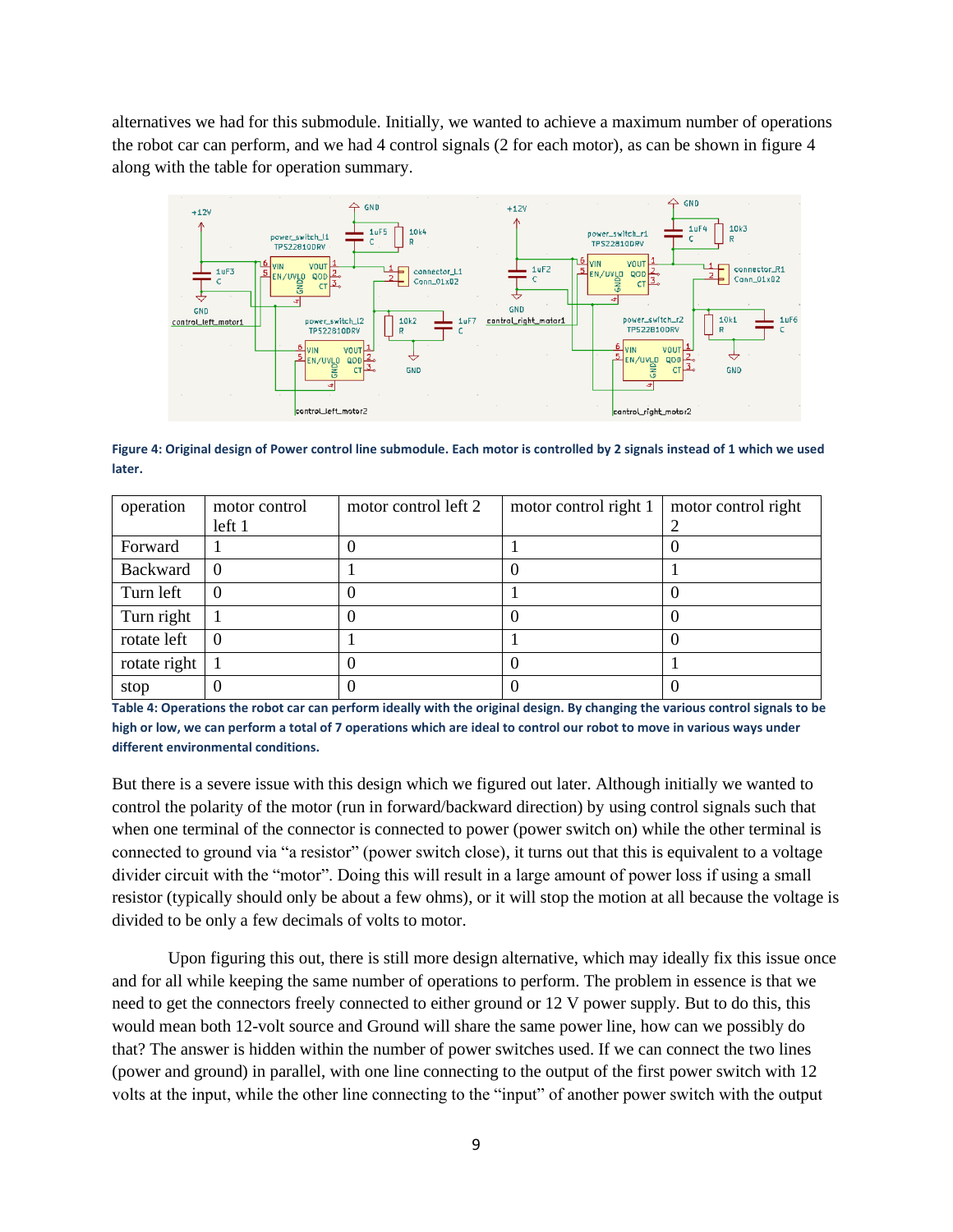connecting to ground, then we can theoretically create a bi-directional power line for the connector, and thus, can control the motor to rotate in both forward and backward directions, which can be illustrated in figure 5 using 4 power switches for "each motor".



**Figure 5: Design alternative of Power control line submodule. Each motor is controlled by 4 signals, and we need a total of 8 control signals (power switches) to accomplish all the operation desired for the robot car.** 

| operation | motor control left 1 | motor control left | motor control left 3 | motor control left 4 |
|-----------|----------------------|--------------------|----------------------|----------------------|
| Forward   |                      |                    |                      |                      |
| Backward  |                      |                    |                      |                      |
| stop      |                      |                    |                      |                      |

**Table 5: Operations a "single motor" can perform with the four control signals under this design alternative. When signal 1 and 3 are high and the rest low, connector port 1 is connected to 12-volt power supply and port 2 is connected to ground with no bias resistor. To run the motor in reverse direction, we just reverse the role in each terminal by setting signal 2 and 4 high instead. Lastly, to stop the motor, both terminals are connected to ground via control signals 2 and 3 setting to high.** 

This is the ideal design that we can potentially have and would maximize the performance of our robot car to accomplish all the operations as shown in table 4. But unfortunately, due to shortage of time and components, we were not able to implement this design. Considering the complexity associated, and that new PCB order would not arrive in time in case minor error happens, we have to abandon this design alternative for logistical reasons. It would be an interesting next step to do to advance our project. Therefore, in the end, we used the design as shown in figure 3 for initial testification. But overall, such design is able to demonstrate the potential of implementing the more complicated design alternative, as will be described in chapter 3, these power switches can pass the verification and successfully drive the motors. The simplified design also has enough operations for the robot car to complete the tasks we expect, although it now relies more on the control program to avoid obstacles, which we will discuss in the next section.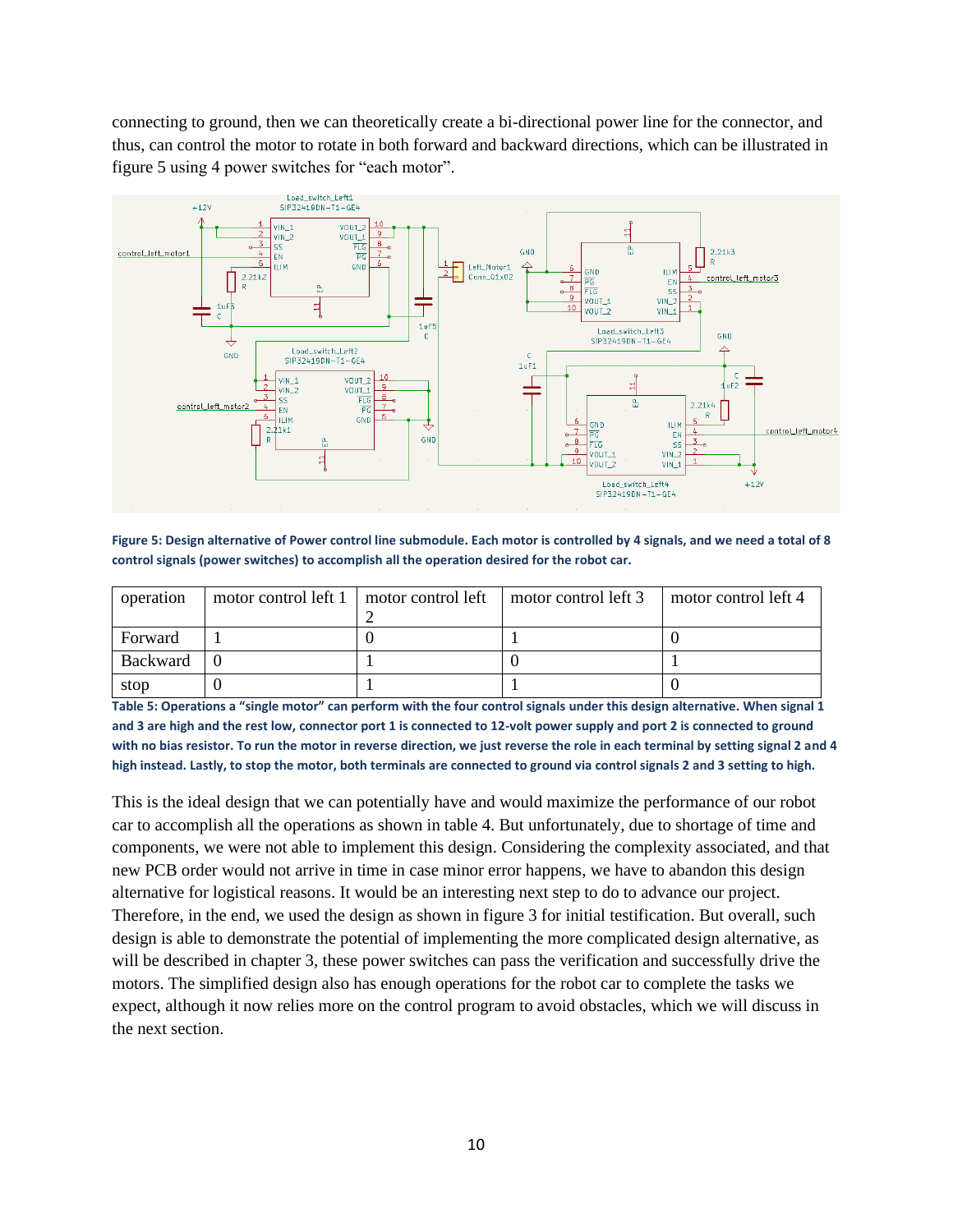#### <span id="page-13-0"></span>**2.2.3 Microcontroller Control Module**

This is the central software module used to run the whole robot using the microcontroller. Design has several considerations: (a) How to move the robot to gain maximum detection range? (b) How to ensure safety in case the robot is close to obstacles? (c) How to increase efficiency and prevent robot from repeating things constantly?

To begin with, we use the firmware called MicroPython to program the device, which is a Python IDE specifically designed for microcontroller. Now generally, in order to answer the design questions above, a state machine is designed to evaluate the robot's operations.



**Figure 6: State machine illustrating the central design of microcontroller control module. Operation state 0 and 3 are considered "stop state", as during these two states, the robot itself will not move. Operation state 1 is considered "safe state", during which, the robot will periodically perform tasks associated with some "sub-states" (go straight/turn left/turn right, etc.). Lastly, during operation state 2, the robot needs to react to some events (close to obstacles/walls) to ensure safety.**

The wait state is an infinite loop which can only be interrupted by signal from button. When trapped within the loop, the robot car will not do anything (motor is stopped) until human user engages to press the button and pull the button pin to active low. Then, the machine enters state 1 (normal state). During this state, robot will perform tasks based on the sub-state machine.



**Figure 7: sub-state machine used in operation state 1. Binary state is a special variable which records the "previous" (turn left/turn right) operation performed in operation state 2: if turned left, binary state = 0.**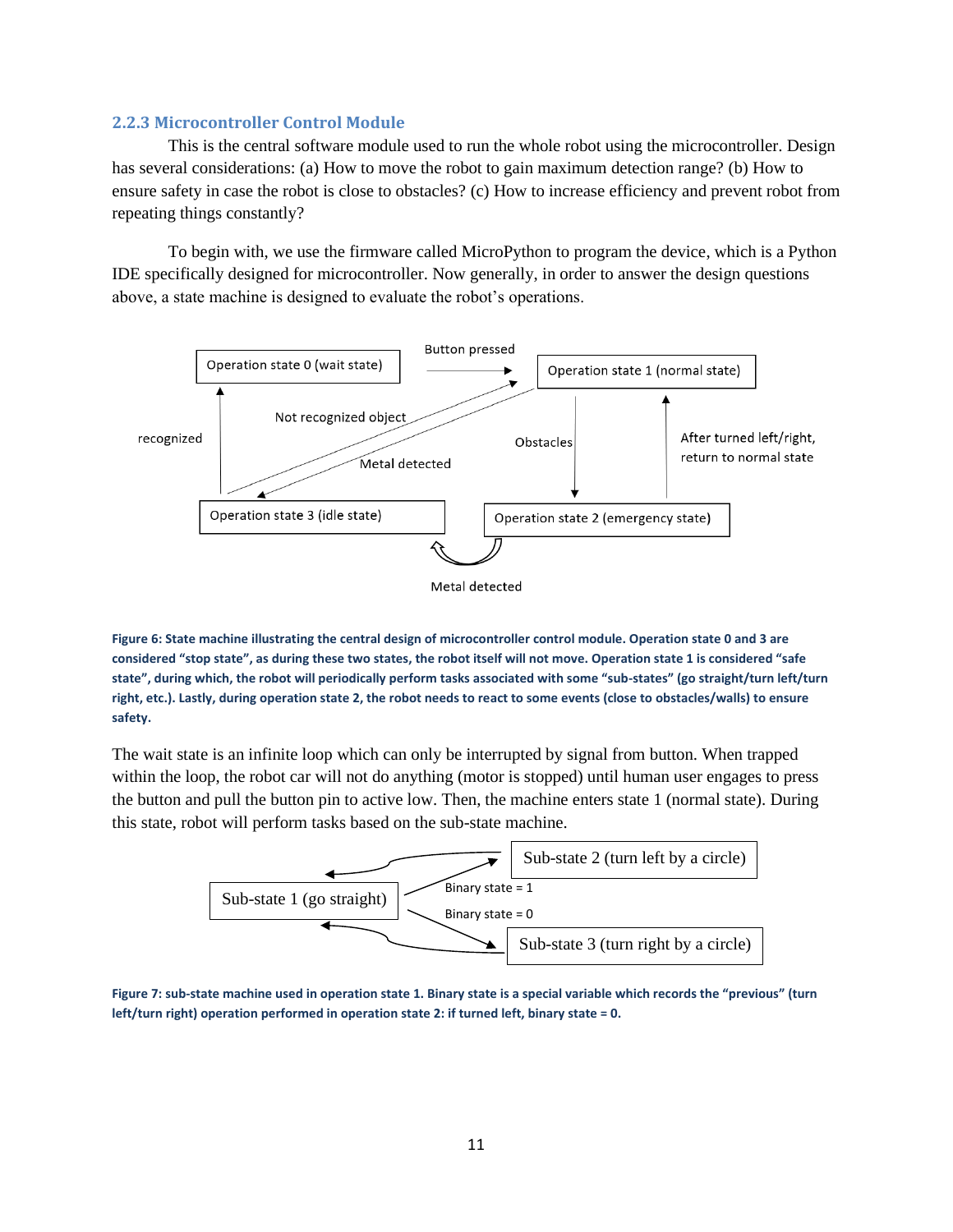And here we have answered question (a) and (c). The substates 2 and 3 let the robot go around itself by a full circle to thoroughly search its surroundings (go straight, turn around by a circle, and then repeat), which is one way to optimize solution to question (a). The ideal way is actually "rotating by a circle" which requires one motor to be forward while the other to be backward. But as mentioned, in the end, the motor control line submodule is simplified, which now has some slight disadvantages. To answer question (c), the trick is hidden within the variable "binary state". Binary state is high when the previous operation performed in operation state "2" is "turn right" and low the other way around. This essentially



records the information of the robot's route taken and is also used in operation state 2 to decide whether to turn left or right to avoid obstacles ahead.

**Figure 8: An illustration of how binary state works in the module. In principle, the car will only turn left when binary state is 1 and turn right the other way around, regardless of if it is in operation state 1 or 2. As shown in the figure, binary state also changes upon "turning left/right" to become "0/1".**

Thus, in this way, we can make sure that the robot car will not easily repeat the route it has already taken and increase the efficiency of detection.

To answer question (b), the answers are all contained in operation 2 design. Operation 2 can only be entered when 2 cases happen: 1. There is obstacle ahead and need to avoid. 2. The two sides of the car are too close to walls nearby. For case 1, upon entering operation 2, the car will either turn left or right by half a circle depending on the binary state as shown in figure 8. For case 2, depending on which side has larger free space left, the car will move further outwards towards that direction. Finally, regardless of operation state 1 or 2, if the car gets too close to an object  $( $20 \text{ cm}$ ), the system will be back to state 0,$ and stops the car to ensure safety. Therefore, these design details can actually attempt to optimize the solutions to all the questions we have raised initially during design process.

Lastly, operation state 3 is only used when metal is detected, at which point, the system will begin monitoring signals from the machine vision module. That module will use a camera to see if the detected object is the correct object and send respective high/low signals to microcontroller. If verified, system is back to state 0 waiting to perform the next operation; if not, system is pushed to state 1 and continue to search for another object.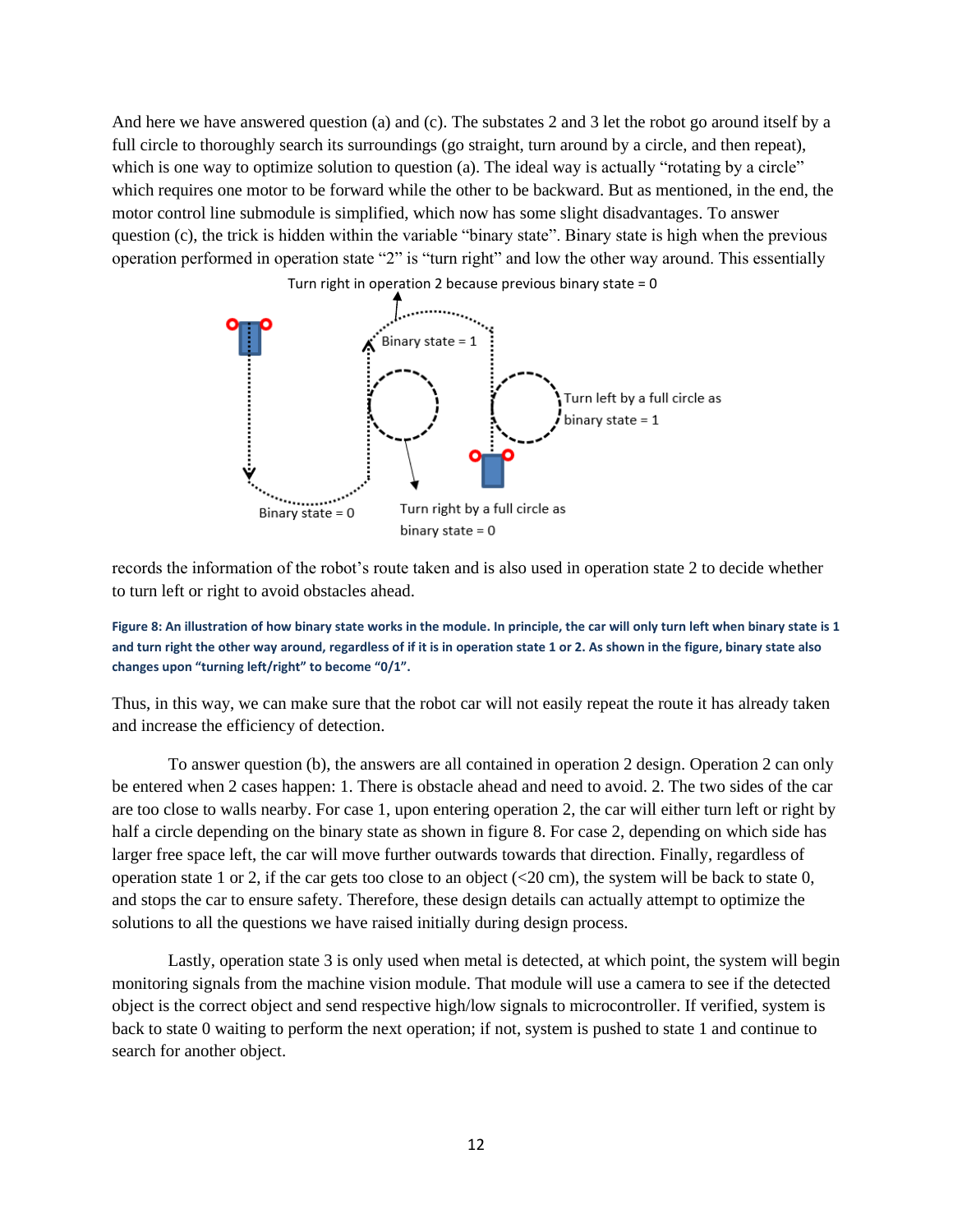#### <span id="page-15-0"></span>**2.2.4 Control System Design**—**Machine Vision Module**

The Machine vision module is built using a raspberry Pi and the Arducam Camera which is plugged into the raspberry pi. Overall, the modules use a combination of image and signal processing.

The Raspberry Pi device and the Arducam are on permanently in an idle state and are activated upon receiving a signal from the raspberry Pi. This is a signal of a logic '1' which is equivalent to a voltage spike of 3.3 volts to the GPIO pin of the raspberry Pi. This signal wakes the Pi from the idle state and initiates the finite state machine (FSM) to process and identify the image. The finite state machine is illustrated in figure 9 which will help simplify how the states run to produce a justifiable output.



**Figure 9: The Finite state machine behind the Functioning of the machine vision module.**

Each sequence in the finite state machine is explained in detail as shown below.

- 1. The Raspberry Pi (Pi) receives a digital signal of '1' on GPIO pin 05 or pin '29' on the Pi and this signal is stored into a local register which the code reads at a frequency of 1s. We have chosen '1s' due to account for the processing delays in the previous modules and the ability of the raspberry pi to conserve power by reducing the clocking speed.
- 2. After a value of '1' has been confirmed by the python script, the script initiates the section of the code that directs the Arducam to capture an image and store it on the local directory on board the SD card.
- 3. The stored image is then accessed by the machine learning section of the code which takes the image captured as an input, resizes the image into a convenient size of (608,608,3) which stands for the dimensions of the image which is 608 pixels  $\times$  608 pixels  $\times$  3 color channels (RGB).
- 4. The image taken is set up to be run on the pi by invoking a section of code to initiate processing of the image along with identifying the object located in the image. A bounded box containing the recognized image is stored in a separate directory which contains all detected objects. In the case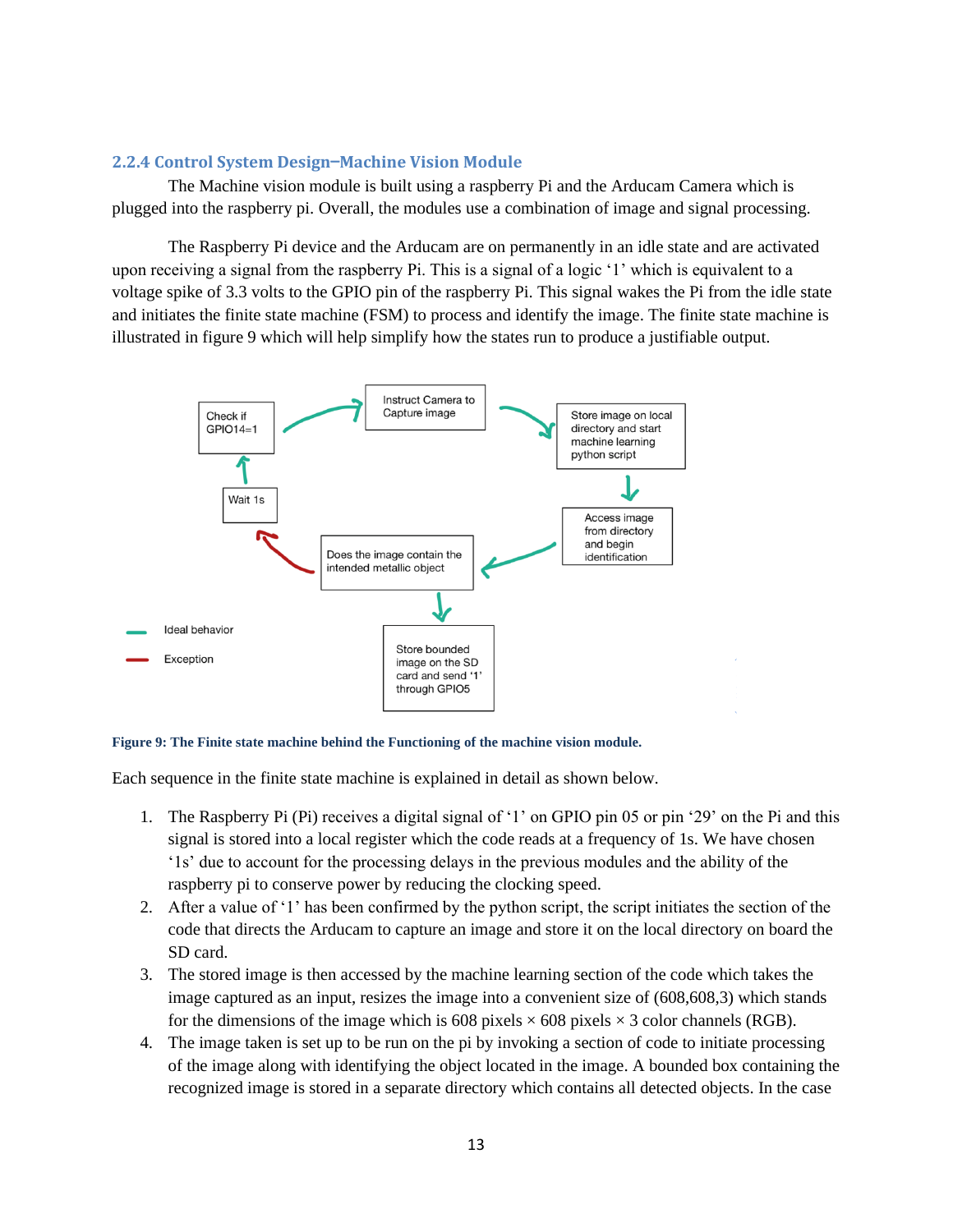that the image is the image contains the object which we are looking for, the program continues to step '6'.

- 5. This step pertains to the case that the object detected is not the object we are looking for. In this case, the object's image is still stored locally on the Pi with the exception that the pi sends a signal back to the Control subsystem with a digital  $\theta$  or a 0V output which is the same as no signal being sent. As mentioned before, the Finite state machine of the microcontroller control module waits for a period of 40 s for an input of a digital '1' or 3.3V input from GPIO pin '12' before continuing to look for metals. In this case, we send a logic '0' which means that in the period of 40s that the microcontroller waits for a signal, there is no input and the FSM of the microcontroller registers that the required object has not been confirmed. In this case, the robot continues to look for objects and the pi is suspended into an idle state and waits for the next interrupt from the microcontroller. Upon receiving the input of '1' again, steps 1-4 repeat until the python script confirms the required object has been detected. In this case, the final stages of the Machine vision Module are initiated.
- 6. When the required object let's say a fork is detected, the raspberry Pi immediately logs the time and sends a digital '1' or a 3.3 V output to the microcontroller which acts as an interrupt signal confirming the detection of the required object. Then, the raspberry pi goes into a sleep mode for a period that can be customized for example, we intended to use a period of 40 s to ensure that no signals were sent to the microcontroller to prevent random interrupts.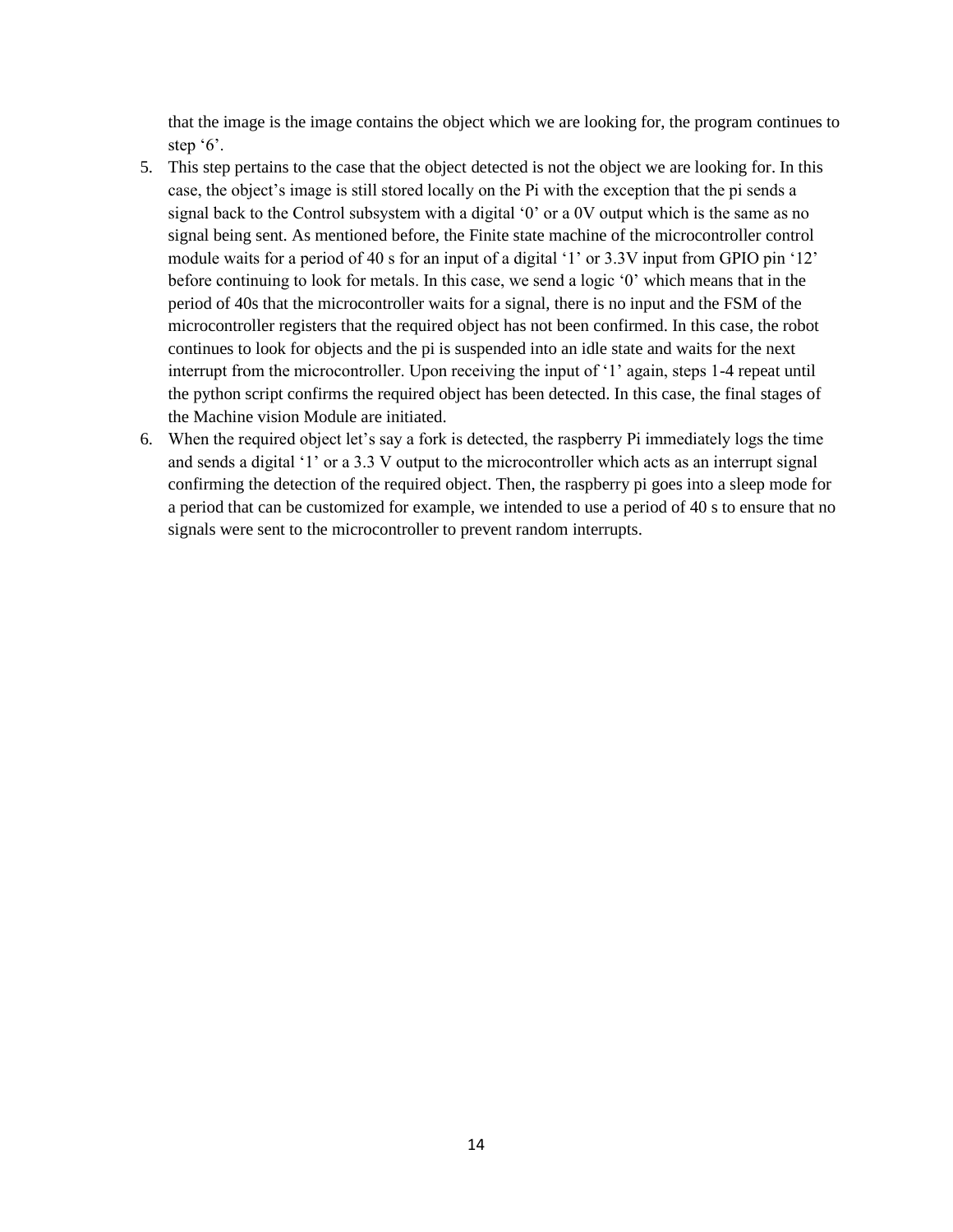# <span id="page-17-0"></span>**3. Design Verification**

In chapter 2, we have presented all the design procedures and details. Note that some design requirements have been explicitly stated already, therefore, in this chapter, some repetitions may be observed. Overall, we would like to divide this chapter into 2 sections: module verification and high-level verification. Module verification provides requirements, verification procedures, and results for each important component in each module. Most of them are summarized directly in **appendix A** and interested readers can directly go to the appendix and see the standard verifications we have performed. High-level verification is, on the other hand, more qualitative, and given our restriction of time, it is not fully verified. But we will still discuss requirements and verification procedures that may be performed.

# <span id="page-17-1"></span>**3.1 Module verification**

We have seen in chapter 2 that the whole system can be divided into 5 modules: Peripheral, PCB, Robot, microcontroller control, and machine vision module. Among these 5 modules, only part of Peripheral and PCB modules can be verified independent of the other modules. The other modules, especially Robot and microcontroller control modules, need to be verified together with PCB module at least. In the following, we will describe standard requirements and verifications for the two independent modules primarily.

Let us consider a question firstly: if we want our system to work, what do we need? The answer can be simplified to: (a) electrical parameters are within normal limits (b) system does what we want. The former one is quantitative, while the latter one depends on "what we want". Following this, we now begin with Peripheral module: powers and sensors. From (a), it requires these Peripherals to have "expected" working voltage (and current in some special cases). Depending on the situations, tolerances for the working voltage can differ. Typically, we want the power source to fluctuate within 0.5 to 1 volt for nonvoltage-regulated device, and sensor's working voltage can fluctuate as long as their physical output is within the range endurable by the microcontroller, in this case, smaller than 3.3 volt and higher than 1.8 volt (the high voltage level interpretation). To verify these, detailed procedures are provided in the appendix as mentioned, and the results can be neatly summarized in table 6.

| <b>Part to verify</b>         | <b>Technical Result (working voltage)</b>                                       |
|-------------------------------|---------------------------------------------------------------------------------|
| PCB battery $(4.8 \text{ v})$ | 4.79 volt to 5.02 volt                                                          |
| motor battery $(12 v)$        | 12.9 volt when stabilized                                                       |
| sound sensor                  | 2.7 volt at $V_{digital\ output}$ pin when tested with 3.3-volt power<br>supply |
| ultrasonic sensor             | N/A                                                                             |

**Table 6: technical result for Peripheral module**

As we can see, all the voltage results are within respective tolerance range. Ultrasonic sensor is hard to measure on the other hand. We are interested in its echo pin voltage, but it is a pulse signal, which cannot be directly measured with multimeter even if we could continuously trigger this pulse signal. An oscillator may be a good option to see its signal but again, since it is not periodic, it is very hard to control the measurement. Alternatively, we use requirement (b) to evaluate this component. The ultrasonic sensor measures distance, and we can directly provide programs to it and see the measured distance in numbers. Or more importantly, we can set important threshold numbers (in our case, 20 cm and 50 cm) in distance, and see if an external signal can change (for example, in section 2.2.3, we should observe the state transit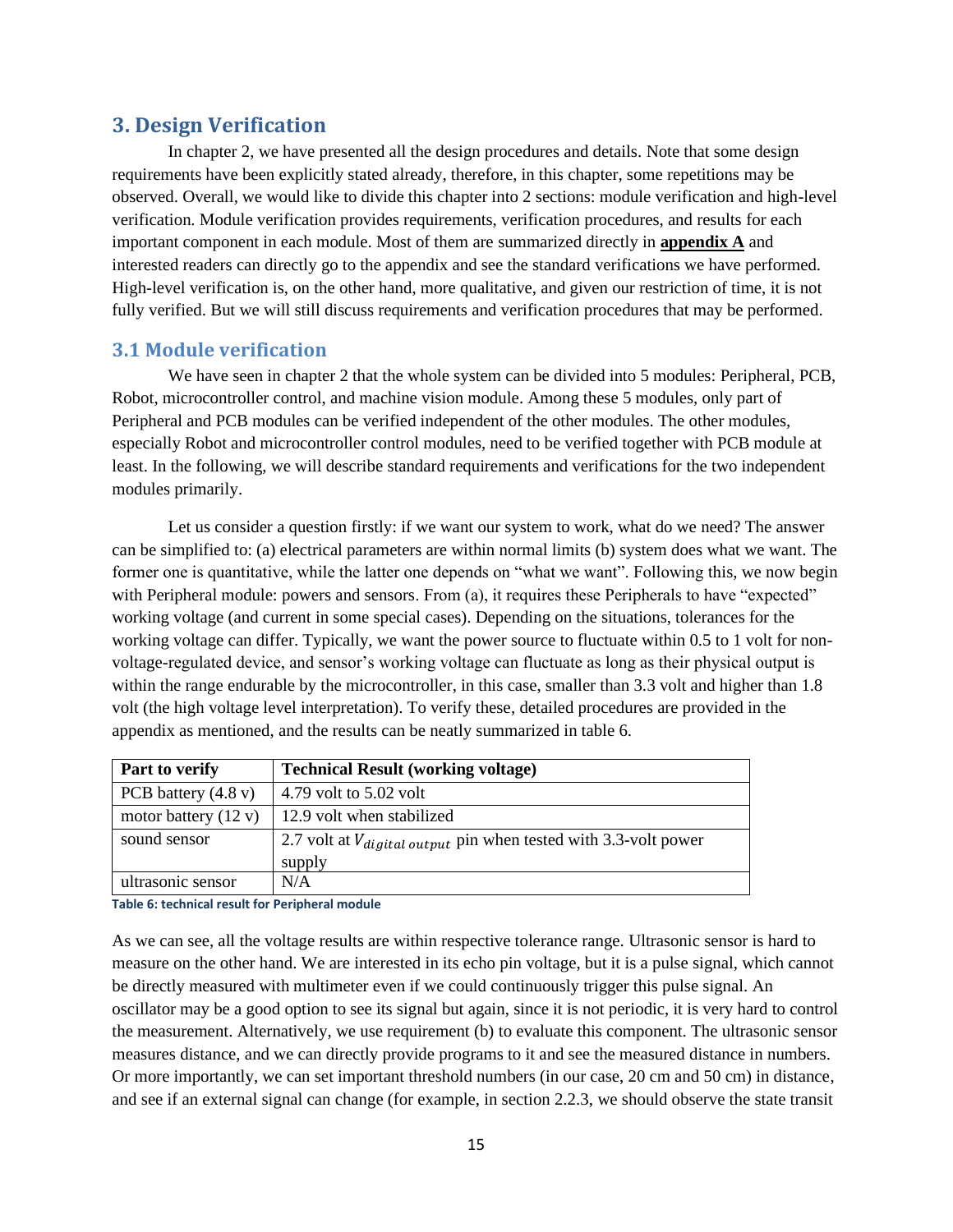from 1 to 0 or 2 at the respective distance). Our result in the end shows that the state indeed transits near the boundaries, which is indicated by the braking of the motors when the distance between the sensor and obstacle is less than 20 cm. Such qualitative result is enough to show ultrasonic sensor's performance, as in the end, we only care about these threshold distance values, and how the system responds to values provided from the distance sensor.

Similarly, from requirement (a), we can propose electrical requirements for PCB module, where the most important parts are voltage regulator and power switch. Results are shown in table 7 with details in appendix.

| <b>Part to verify</b>                    | <b>Technical Result (working voltage)</b>                               |  |  |
|------------------------------------------|-------------------------------------------------------------------------|--|--|
| Voltage regulator<br>$(3.3 \text{ v})$   | 3.27 volt when stabilized                                               |  |  |
| Power switch                             | 12.9 volt at output when switch is close; 0.6 volt when switch is open. |  |  |
| Table 7: technical result for PCB module |                                                                         |  |  |

The other parts of PCB functions are tested with the combination of microcontroller control module (software) and robot module for requirement postulated from (b). These verifications are actually highlevel verification and would be better to be discussed in section 3.2 for simplicity and clarity.

# <span id="page-18-0"></span>**3.2 High-level verification**

As our project is more practical rather than numerical (data analysis, measurement-based), most of the high-level verifications and requirements would be less quantitative. But indeed, some parameters are crucial to the high-level design performance, and we would like to introduce these requirements and propose how we can verify them. Given requirement (b) to verify the rest of PCB, microcontroller control, and robot modules, we need verifications achieved in several aspects: 1. The modules work together: when pressing button, robot starts to move; when distance sensor detects close obstacles, the robot stops; when metal detector coupled with sensor detects metal, the robot stops and enters state 3 (section 2.2.3). 2. Algorithm in microcontroller control module works in various environments (quantified by the overall time measured for the robot to search for an object). 3. Detection accuracy is good (quantified by the machine vision module, and typically a "good" accuracy is 80%, meaning that 80% of the verified objects are the targets).

For these 3 high-level requirements, we have verified the first one qualitatively which is the basic indicator of our working prototype. Peripheral module sends data (button trigger, distance, sound) to the PCB module controlled by microcontroller control module to generate control signals for motors, which drive the robot module. In the first verification, these 4 modules' cooperation and operations are demonstrated. Unfortunately, due to lack of time, the rest 2 verifications are not done. Verification 2 needs a totally working model and is very essential to optimizing parameters related to safety (when should the robot stop) and efficiency/accuracy (how often should the robot car rotate by a full circle to search the area more thoroughly). Measuring the time taken to search for the target will be a meaningful verification to accomplish. Lastly, verification 3 depends on both the machine vision module itself and the position of the camera, and since this module does not work in the end, further verification is needed to thoroughly test this high-level requirement.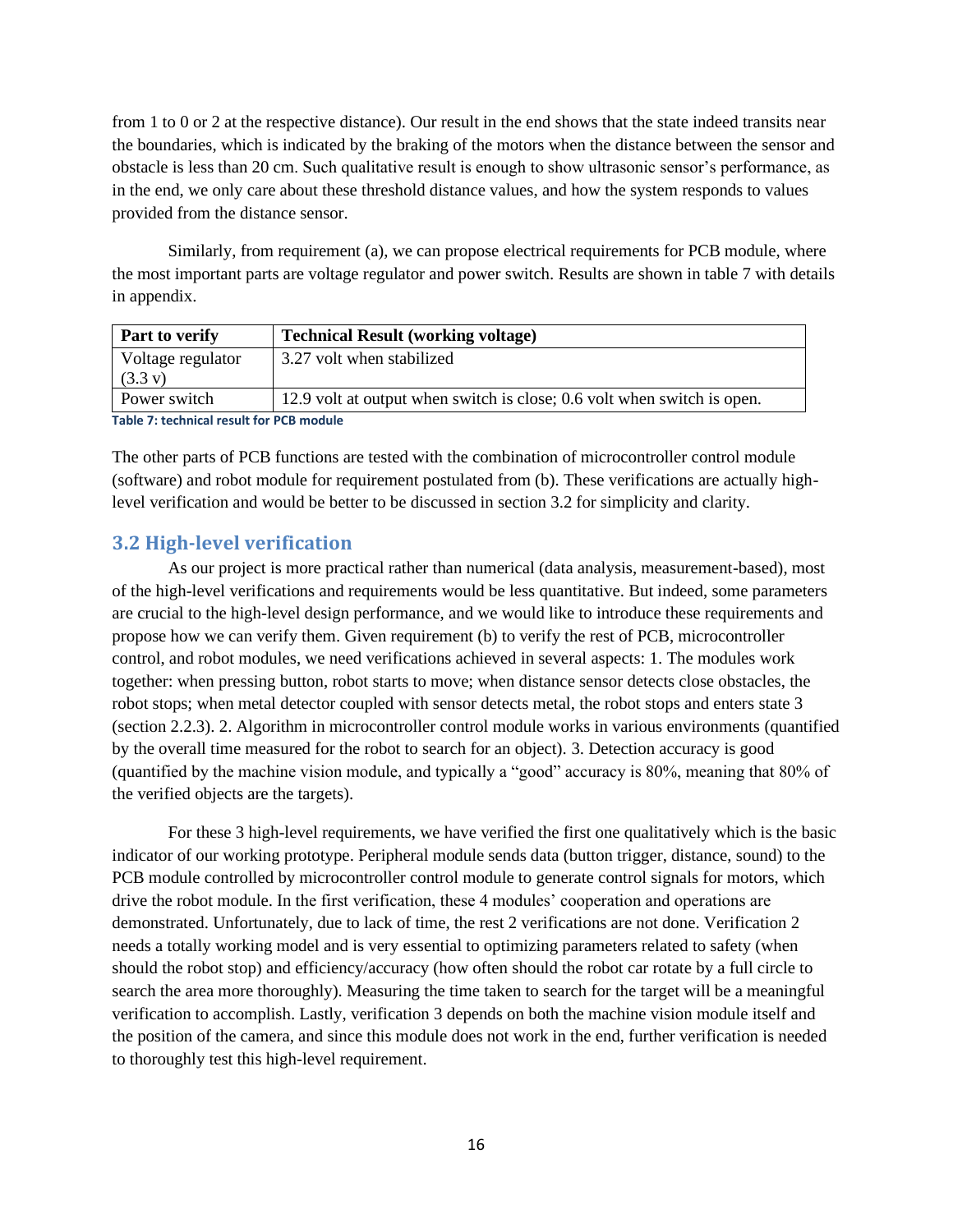# <span id="page-19-0"></span>**4. Costs**

# <span id="page-19-1"></span>**4.1 Parts**

This section estimates the total costs we spend on building this project (parts costs), excluding costs related to machine shop.

| Part                         | Manufacturer            | <b>Bulk Purchase</b> | Actual Cost (\$) (incurred by |
|------------------------------|-------------------------|----------------------|-------------------------------|
|                              |                         | Cost (\$) per piece  | our group)                    |
| Raspberry Pico               | Raspberry Pi foundation | 4.50                 | 19                            |
| Raspberry Pi 4B              | Raspberry Pi foundation | 120                  | 179                           |
| San Disc 64 Gb micro-SD      | San Disc                | 14                   | 14                            |
| card                         |                         |                      |                               |
| Arducam OV5647               | Arducam                 | 9.99                 | 9.99                          |
| US-100 distance sensor       | Adafruit                | 14.38                | 43.14                         |
| KY-037 sound sensor          | Joy-it                  | 5.98                 | 5.98                          |
| <b>NiMH Receiver Battery</b> | Limskey                 | 10.89                | 10.89                         |
| Metal detector               | Allsun                  | 30.73                | 30.73                         |
| ML5-12 - 12 Volt Battery     | Mighty max              | 15.99                | 15.99                         |
| DC 12 Volt motor             | Greartisan DC           | 16.34                | 16.34                         |
| <b>Total</b>                 |                         |                      | 345.06                        |

**Table 8: Parts Costs**

# <span id="page-19-2"></span>**4.2 Schedule**

This section lists the schedule of this project production in weekly basis starting from February 28<sup>th</sup>

| week       | Jack                                                 | Sumukh                                                            |
|------------|------------------------------------------------------|-------------------------------------------------------------------|
| 28-Feb     | Finished design documentation with design review.    | Researched ethical considerations and ideas                       |
|            | Will start project beginning next week.              | on how to implement product                                       |
| 7-Mar      | Finished circuit schematic design.                   | Researched Possible components that would<br>permit functionality |
| $14-Mar$   | Finished first round PCB design, ordered parts       | Worked with Jack on creating the FSM to<br>run the robot          |
| 21-Mar     | Machine shop communication                           | Worked with machine shop on product                               |
|            |                                                      | design and positioning                                            |
| 28-Mar     | Microcontroller programming initiated, edited and    | Researched using Eigenfaces algorithm and                         |
|            | ordered second round PCB due to issues in the first  | attempted modifying existing methods to                           |
|            | round                                                | suit metal detection                                              |
| $4-Apr$    | Finished microcontroller programming                 | Worked on completing Eigenfaces                                   |
|            |                                                      | algorithm and testing it-this approach was                        |
|            |                                                      | not successful                                                    |
| $11-Apr$   | Soldered microcontroller, connectors, resistors onto | Researched yolo algorithm and its                                 |
|            | PCB, initial test with button passed                 | implementation                                                    |
| $18-Apr$   | Soldered power switch, integrated with               | Attempted to configure Raspberry Pi to                            |
|            | microcontroller code, and obtained a working model   | function on basic code, tested it and                             |
|            | of the project's hardware and main software          | completed tolerance analysis                                      |
| $25$ -Apr- | Final test before demonstration. First PCB fries,    | Coded the machine vision algorithm using                          |
| 22         | proceeded to solder the second PCB                   | <b>YOLO</b>                                                       |

**Table 9: Schedule of the main project development**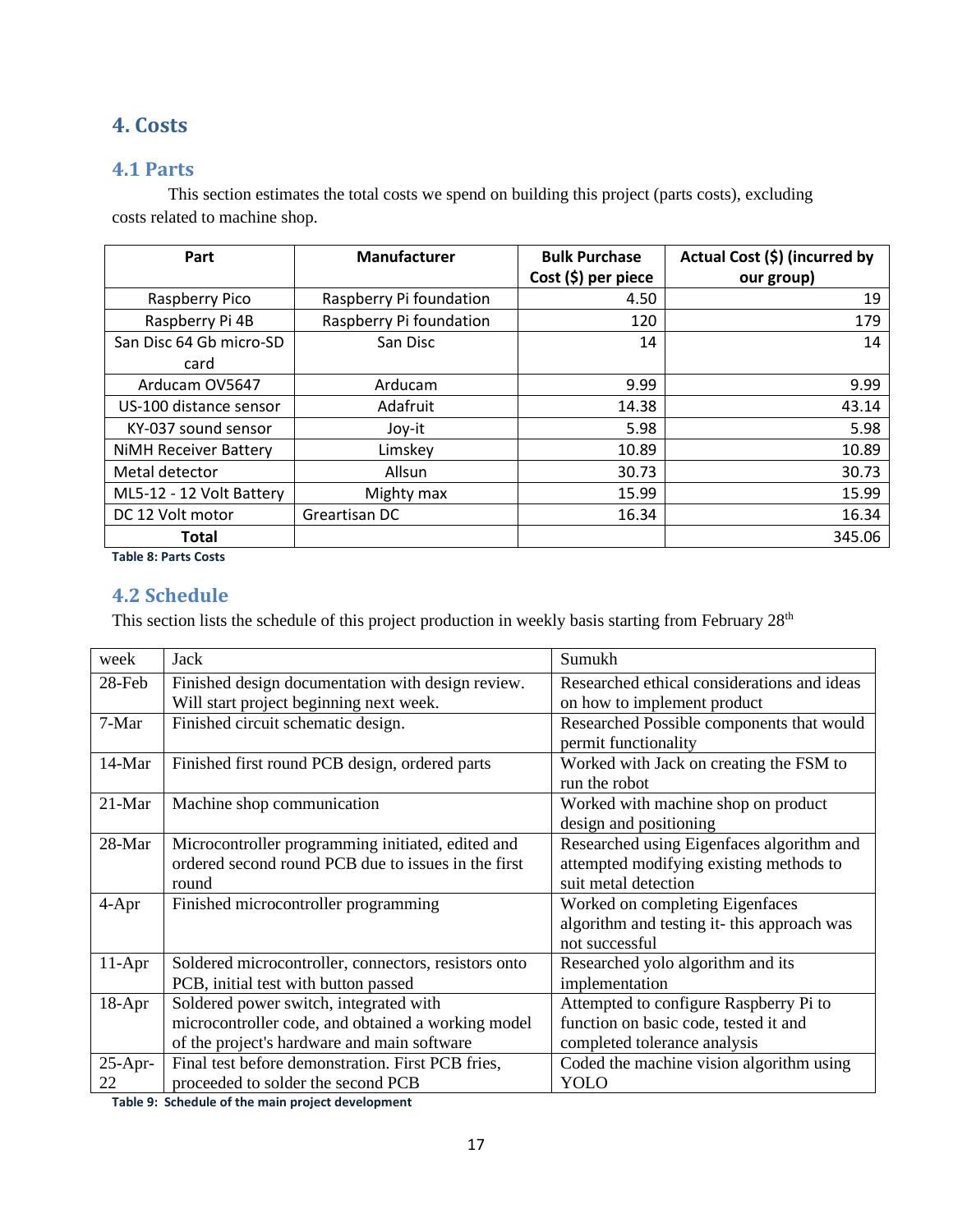# <span id="page-20-0"></span>**5. Conclusion**

#### <span id="page-20-1"></span>**5.1 Accomplishments**

In this project, we have succeeded in getting nearly all the modules (and thus, subsystems) working. The peripheral module provides expected inputs to the PCB module, including powers (3.27 volt into electronics circuit, and 12.9 volt into power line) along with sensor signals. PCB module works well with the help of microcontroller control module to interpret these signals (high/low signal from sound sensor and translating pulse signal from ultrasonic sensor to distance) and generate control signals for the motors in robot module. Overall, these systems work together to control the motion of the robot car, stopping when obstacles get close (we designed 20 cm as threshold) and entering metal verification mode when sound sensor detects high volume sound from the metal detector (metal found, threshold is adjusted based on the sound of the metal detector). Such final functionality demonstrates the potential to fully implement the robot system for use in metal detection purposes.

#### <span id="page-20-2"></span>**5.2 Uncertainties**

Along with the design, several unsatisfactory results present. Firstly, due to the limitation of parts and time, the final product has not been optimized in terms of a few parameters: (a) number of cycles (period of time) the robot needs to perform an operation. (b) minimum impact distance, which is the distance required for robot to safely stop without crashing into obstacles. These parameters are essential to both the safety and efficiency of the robot. Given the length of the car (0.5 meter), speed of the car  $v =$  $RPS * 2\pi r \approx 80 \, \text{cm/s}$ , it requires about 3.75 seconds in total to turn around by a full circle. Therefore, we in the end have set number of cycles to be 15. With each cycle 0.25 seconds,  $15 \times 0.25 =$ 3.75 secondss are needed to perform a given operation (turn left/right/go straight). But in real time, the speed may be smaller, and some other factors may affect the result, we need physical experiments to confirm the cycle numbers for the robot to properly avoid obstacles while searching an area efficiently.

Secondly, as mentioned in section 2.2.2, we had an unsatisfactory power switch design due to shortage of time. Although overall, it works well in terms of controlling motors to run in single direction, we could use the 4-power-switch design to extend the functions such that the robot car has more wellcontrolled operations (going backwards, rotate, and so forth). This enables the car to perform more complicated tasks which adapt to various environments during operation (for example, going backwards when encountering obstacles). Some power parameters design may also be improved, including the output voltage when power switch is off. Ideally it should be 0 volt, but our circuit design has a leakage voltage of 0.6 volt. This may either be due to the switch itself, or the non-ideal PCB design (spacing between components is too small which may cause linkage voltage and current). To reduce unnecessary power lost, the voltage near the switch output should ideally be smaller than 0.1 volt.

Another aspect is related to the machine vision module, where when attempting to deploy the same code that has been designed on computer onto the raspberry Pi, we were unable to get the system to function due to the nature of the operating system on board the Raspberry Pi. The files needed to run the code needs a modification of compiler on board which is difficult to do due to backend files used in a darknet. This disables the working model of our machine vision module to be practical. But we believe with some more detailed research into the design of implementation of the darknet program behind the Yolo algorithm as mentioned in section 2.2.4, we would be able to fix the issue and successfully deploy Yolo onto Raspberry Pi.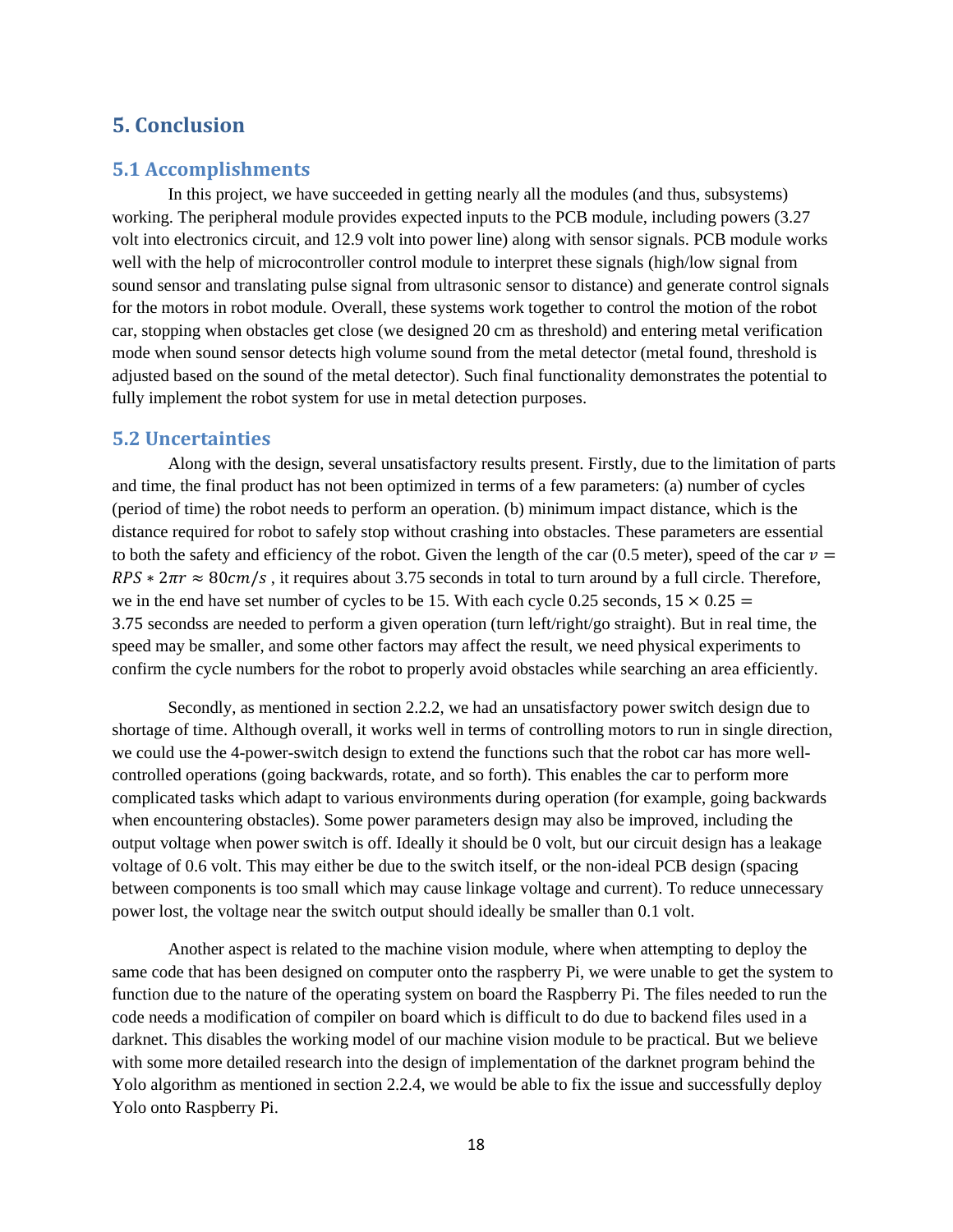#### <span id="page-21-0"></span>**5.3 Ethical considerations**

To illustrate the safety and various aspects important to customers, a few considerations would be highlighted. To begin with, the system is reliant on Lithium-ion batteries, the IEEE code 1725-2021<sup>10</sup> deals with how to properly use such batteries and we have followed the specifications with our design by securing the batteries at the back side the robot car and preventing them from damage and posing risks.

Secondly, after rigorous testing, we conclude that if the product is used in a closed room with a levelled ground, the risk of damaging the robot by regular usage is minimal due to the nature of the wheels we have chosen (front wheels are small backed up by large back wheels). To avoid potential hazards, the battery itself has to be disposed of after 200 cycles of recharge as per the user manual of the manufacturer. In the case that an accidental hazard occurs, the general guidelines outlined in IEEE code involving the safe disposal of rechargeable lithium waste must be followed.

Thirdly, the field of vision of the camera and the data stored are totally accessible to the consumer and we support any additional steps taken by the end user to protect their privacy by allowing the consumer to control modify and or delete the image data stored on the robot which complies with the guidelines outlined in section 7.8.I-1 of IEEE's guidelines outlining the rights of end users.

Lastly, the members of the group are committed to holding the IEEE code of ethics outlined in section 7.8.III to follow the code and hold the standards of being engineers.

#### <span id="page-21-1"></span>**5.4 Future work**

In summary, given the uncertainties we had during our project design and implementation, 3 potential future works can be done to move our project further to a higher standard.

1. As have discussed, our power switch design in PCB module can be extended to perform a much more comprehensive set of operations using a total of 8 power switches for the 2 motors. Such design can enable the robot car to freely move in forward, backward directions and can also rotate while staying at the same coordinate in space.

2. We only have prototyped a metal detector robot with automation functions. Research has been done before to design robot arms and metal detectors to have more degrees of freedom. In case the robot needs to search a complicated environment, say narrow road, compact construction site, or outer space exploration, we may need to expand the robot arm to move more freely and even change its shape.

3. The machine vision module is still very simple. The robot currently cannot decide which obstacle to avoid, and which to search. As many metal objects are hidden below certain obstacles, we need the robot to be capable of making the correct choice, maximizing safety while keeping the detection more accessible.

Therefore, these are the main future works we can do to advance our project. With a generally working model created, we believe our prototype of the metal detection robotics can indicate a promising future, where such techniques and construction processes can be utilized to create much more advanced automated robots for different purposes and push boundaries of these technologies for a better world for human beings to live in.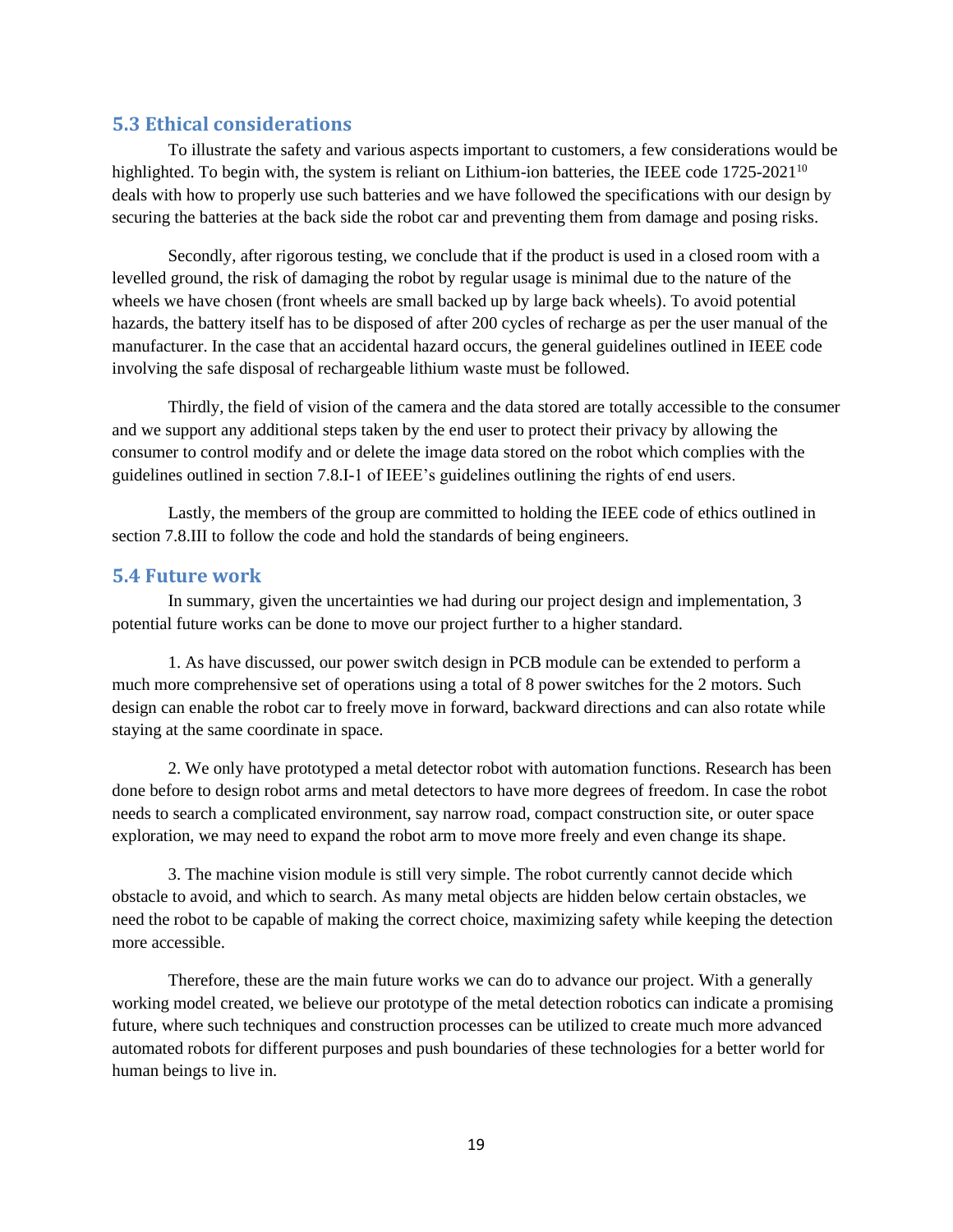# <span id="page-22-0"></span>**References**

- [1] H. M. Ishak, H. A. Kadir, Lim Chain Fat and Mohd Helmy Abd Wahab, "Autonomous metal detector robot with monitoring system," 2008 International Symposium on Information Technology, 2008, pp. 1-7, doi: 10.1109/ITSIM.2008.4631876
- [2] Bin Parsusah, Mujiarto & Sambas, Aceng & Haerudin, Irpan. (2021). Design of Arduino-Based Metal Detector Robot. Solid State Technology. 63. 12401-12411.
- [3] Masunaga, Seiji, and Kenzo Nonami. "Controlled Metal Detector Mounted on Mine Detection Robot." *International Journal of Advanced Robotic Systems*, (June 2007). [https://doi.org/10.5772/5692.](https://doi.org/10.5772/5692)
- [4] "Fastener Design Manual," NASA Reference Publication 1228, 1990.
- [5] AMS1117-3.3, 1A low dropout voltage regulator, datasheet, Advanced Monolithic Systems, available at:

https://pdf1.alldatasheet.com/datasheet-pdf/view/205691/ADMOS/AMS1117-3.3.html

[6] Raspberry Pi Pico datasheet, 2020 Raspberry Pi (Trading) Ltd, available at:

 https://components101.com/sites/default/files/2021-01/Raspberry-Pi-Pico-Microcontroller-Datasheet.pdf

- [7] Hollemans, M. (2017, May 20). *Real-time object detection with YOLO*. Machine Think. Retrieved May 2, 2022, from<https://machinethink.net/blog/object-detection-with-yolo/>
- [8] "Firefighter fatalities in the United States," *U.S. Fire Administration*, 07-Apr-2022. [Online]. Available: https://www.usfa.fema.gov/data/statistics/ff\_fatality\_reports.html. [Accessed: 03-May-2022].
- [9] *1725-2011 - IEEE standard for rechargeable batteries for cellular telephones - redline*. IEEE Xplore. (2021, August 23). Retrieved May 3, 2022, from https://ieeexplore.ieee.org/document/6046070
- [10] "IEEE code of Ethics," *IEEE*. [Online]. Available: https://www.ieee.org/about/corporate/governance/p7-8.html. [Accessed: 03-May-2022].
- [11] M. Turk and A. Pentland, "Eigenfaces for recognition," *MIT directpress*, 18-May-2021. [Online]. Available at: https://www.face-rec.org/algorithms/PCA/jcn.pdf. [Accessed: 03-May-2022].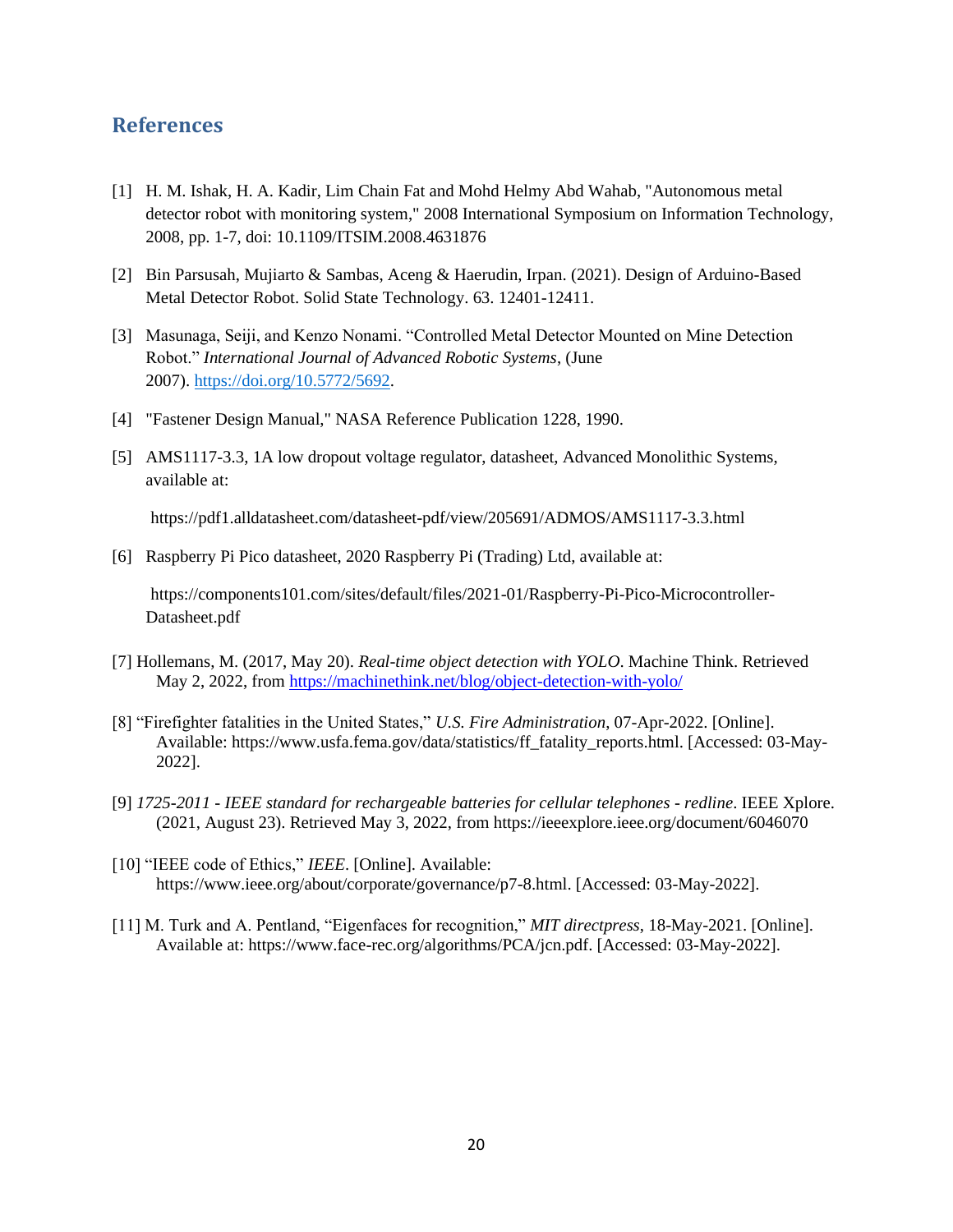# <span id="page-23-0"></span>**Appendix A Requirement and Verification Table**

| Part                 | requirement                                                                                                                                                                                               | <b>Verification Procedure</b>                                                                                                                                                                                                                                                                                                                                                                                                                                                                                                        | Results                                                                                                                                                                                                                                                                                                                                                      |
|----------------------|-----------------------------------------------------------------------------------------------------------------------------------------------------------------------------------------------------------|--------------------------------------------------------------------------------------------------------------------------------------------------------------------------------------------------------------------------------------------------------------------------------------------------------------------------------------------------------------------------------------------------------------------------------------------------------------------------------------------------------------------------------------|--------------------------------------------------------------------------------------------------------------------------------------------------------------------------------------------------------------------------------------------------------------------------------------------------------------------------------------------------------------|
| batteries            | $Voltage_{measured}$<br>Voltage <sub>ideal</sub> $\pm x$ ,<br>for $0 \leq x \leq 1$<br>volt.<br>Tolerance is 1 volt<br>specifically<br>considering the<br>motor's tolerance<br>voltage at 13.5<br>volt.   | Connect batteries to a<br>breadboard or PCB and use<br>multimeter to measure the<br>voltage reading across the PCB<br>system (positive to one<br>connector's positive port, and<br>ground to GND port).                                                                                                                                                                                                                                                                                                                              | PCB battery (4.8 v) shows 4.79 volt in<br>stable reading. Occasionally measures<br>5 volts approximately when directly<br>measure the positive and ground<br>leads.<br>Motor battery source (12 v) shows 12.9<br>volt which is slightly higher than the<br>ideal threshold value but is fine with<br>motor (which has tolerance voltage<br>around 1.5 volt). |
| Sound sensor         | $1.8$ volt<br>$\leq$ $V_{digital\ output}$<br>$\leq$ 3.3 volt<br>This 1.5 tolerance<br>voltage range is<br>chosen to match<br>microcontroller's<br>high-level voltage.                                    | Connect sound sensor to PCB, or<br>power pin to a 3.3-volt source<br>(and properly grounded), slightly<br>rotate the potentiometer on the<br>sensor clockwise to increase<br>sensitivity until 2 LEDs are turned<br>on, measure the voltage of the<br>digital output pin with a<br>multimeter.                                                                                                                                                                                                                                       | The multimeter reads about 2.7 volt,<br>which is enough to trigger an active<br>high once it is connected to<br>microcontroller                                                                                                                                                                                                                              |
| Ultrasonic<br>sensor | Distance<br>sensitivity is at<br>least 20 cm.<br>Such tolerance<br>distance is chosen<br>to ensure the safe<br>operation of the<br>robot car. Future<br>data may support<br>changes to this<br>tolerance. | This is a little tricky to verify<br>because it can only be properly<br>verified once it is connected to<br>either PCB or other<br>microcontrollers/developing<br>board. Once pins are connected,<br>send a 50 microseconds pulse<br>signal in its trigger pin, and<br>collect the distance information<br>with echo pin. Either display the<br>distance measured by using<br>"print" statement in the program<br>or use external connected device<br>to indicate a "stop" operation<br>when the distance measured is<br>below 20 cm | We use the second method to<br>qualitatively show that the distance<br>sensitivity is below 20 cm by stopping<br>the car's motion with hand covering<br>the distance sensor at distance about<br>20 cm. This is done with PCB and<br>sensor connected. Motors will<br>continuously run unless the distance<br>sensor measures any distance below<br>20 cm.   |

# **Table 10 System Requirements and Verifications—Peripheral module**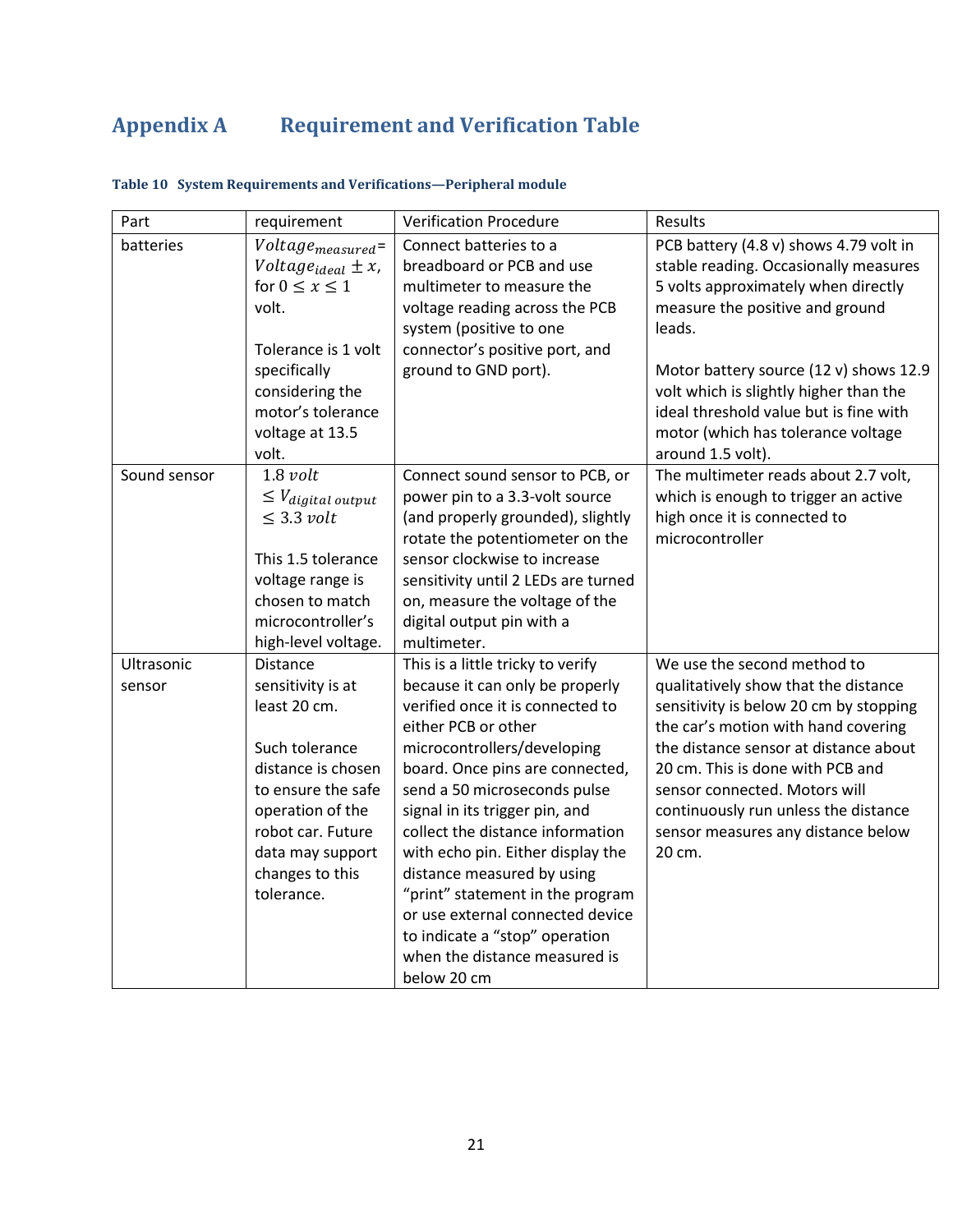| Part                 | requirement                                                                                                                                                                                                                                                                                       | <b>Verification Procedure</b>                                                                                                                                                                                                                                                                                                                                                                | Results                                                                                                                                                                                                                                                                                                                                     |
|----------------------|---------------------------------------------------------------------------------------------------------------------------------------------------------------------------------------------------------------------------------------------------------------------------------------------------|----------------------------------------------------------------------------------------------------------------------------------------------------------------------------------------------------------------------------------------------------------------------------------------------------------------------------------------------------------------------------------------------|---------------------------------------------------------------------------------------------------------------------------------------------------------------------------------------------------------------------------------------------------------------------------------------------------------------------------------------------|
| voltage<br>regulator | $V_{output}$ = 3.3 <i>volt</i> $\pm x$ , for<br>$0 \leq x \leq 0.1$ volt.<br>Tolerance is 0.1 volt<br>because of the sound<br>sensor, which has a lower<br>working voltage at 3.3<br>volt. Tolerance is pending<br>to change if sound sensor<br>cannot generate enough<br>digital signal voltage. | Like battery verification, a<br>multimeter is used to measure<br>the voltage. But now we need<br>to solder the voltage regulator<br>into PCB firstly and apply PCB<br>power source for measurement<br>(connect positive lead to the<br>$V_{out}$ pin on the regulator<br>directly or touch the power<br>port of one of the connectors;<br>negative lead should be<br>grounded into the PCB). | $V_{output} = 3.27 \sim 3.29$ volt<br>Thus, the voltage is ideal for the<br>PCB system given the 0.01~0.03<br>voltage fluctuation.                                                                                                                                                                                                          |
| power switch         | $V_{output} \geq 0.9V_{in}$ once<br>switch is on, and<br>$V_{output} \leq 1$ <i>volt</i> when it<br>is off<br>Tolerance is chosen to be<br>larger than 90% of $V_{in}$<br>because our power switch<br>can only operate if $V_{out}$<br>has sufficient voltage<br>(90%)                            | Solder the component onto<br>PCB firstly. Apply motor power<br>source (or any other testing<br>voltage source) to the input of<br>power switch. Use an external<br>3.3-volt power source with<br>ground common-grounded into<br>the PCB and positive lead<br>touching the enable pin on the<br>power switch. Measure the<br>switch output voltage with<br>multimeter.                        | When positive lead touches the<br>enable pin on the power switch<br>$V_{ouput}$ = 12.8 volt~12.9 volt<br>which is within the minimum<br>input voltage.<br>When enable pin is grounded,<br>$V_{output} \approx 0.6$ volt<br>This is due to some linkage<br>voltage that will not be enough<br>to drive the motor, therefore is<br>tolerable. |
| Other signals        | $V_{signal} \geq V_{level}$<br>Or<br>$V_{signal} < V_{level}$<br>for controlled signals in<br>the module                                                                                                                                                                                          | This is a general debugging<br>verification step, use<br>multimeter to measure<br>output/input pins to see if the<br>signal voltage is within the<br>high/low level voltage limit.<br>Typically, $V_{level} = 1.8$ volt.                                                                                                                                                                     | For debugging purposes, signals<br>not matched to its appropriate<br>levels will be investigated for<br>short/open circuit cases.                                                                                                                                                                                                           |

#### **Table 11: System Requirements and Verifications—PCB module**